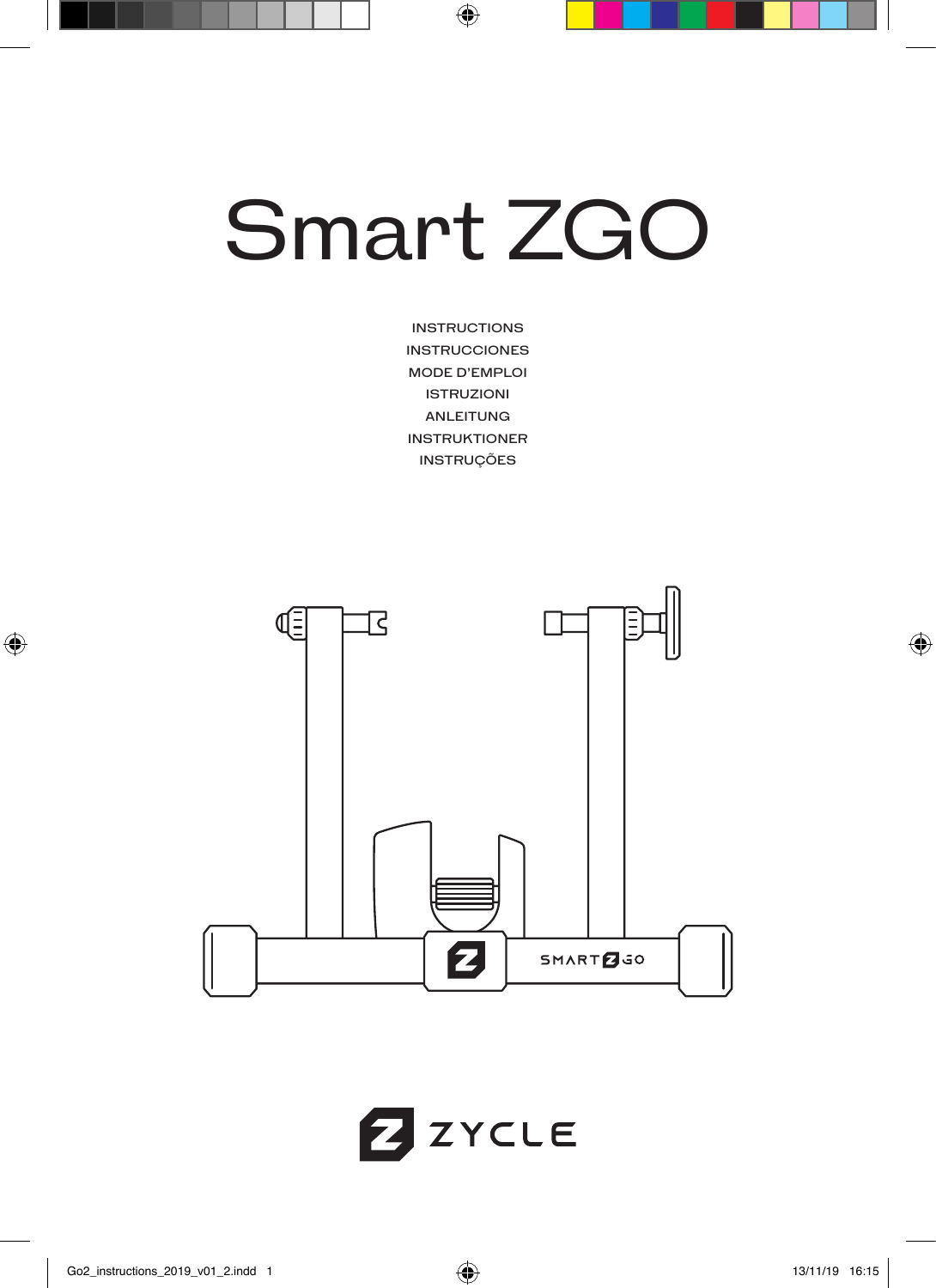### **Components** (En)

- **01.** Trainer
- **02.** Stand
- **03.** Screws
- **04.** Front-wheel stand
- **05.** Quick release
- **06.** AC adaptor
- **07.** USB ANT+

### **Componenti** (it)

- **01.** Rullo
- **02.** Cornice
- **03.** Viti

◈

- **04.** Supporto per ruota anteriore
- **05.** Chiusura rapida
- **06.** Adattatore di alimentazione
- **07.** Usb Ant+

### **Componentes** (Es)

⊕

- **01.** Rodillo
- **02.** Bastidor
- **03.** Tornillos
- **04.** Soporte rueda delantera
- **05.** Cierre rápido **06.** Adaptador de corriente
- **07.** Usb Ant+
- 

### **Komponenten** (De)

- **01.** Rollentrainer
- **02.** Gestell
- **03.** Schrauben
- **04.** Vorderradstütze
- **05.** Schnellspanner
- **06.** Netzteil
- **07.** ANT+-USB-Stick

### **Composants** (Fr)

- **01.** Trainer
- **02.** Châssis
- **03.** Vis
- **04.** Support pour la roue avant
- **05.** Fermeture rapide
- **06.** Adaptateur secteur
- **07.** Usb Ant+

### **Componentes** (Pt)

- **01.** Rolo de treino
- **02.** Base
- **03.** Parafusos
- **04.** Suporte de roda dianteira
- **05.** Fecho rápido
- **06.** Adaptador de corrente
- **07.** Usb Ant+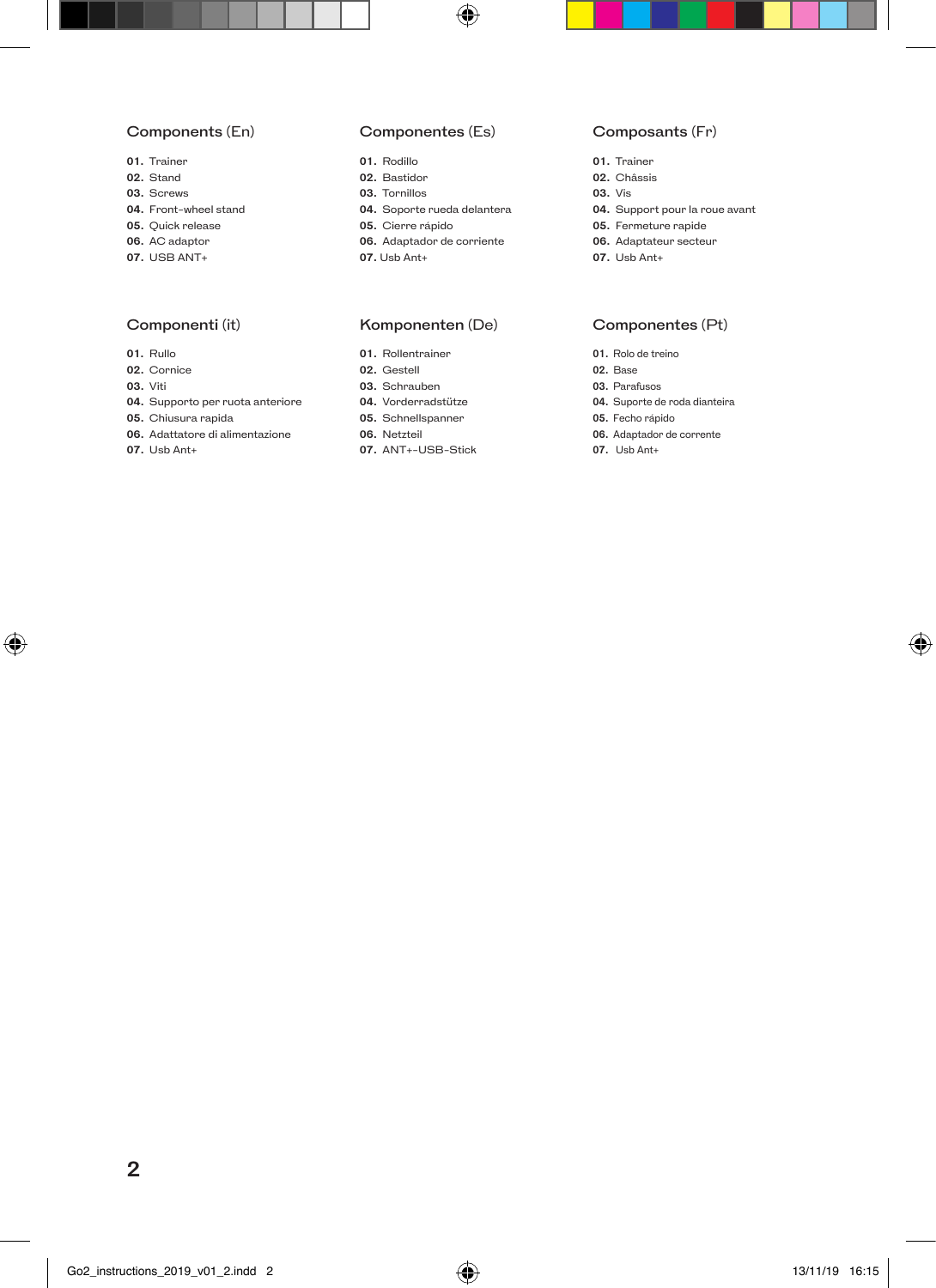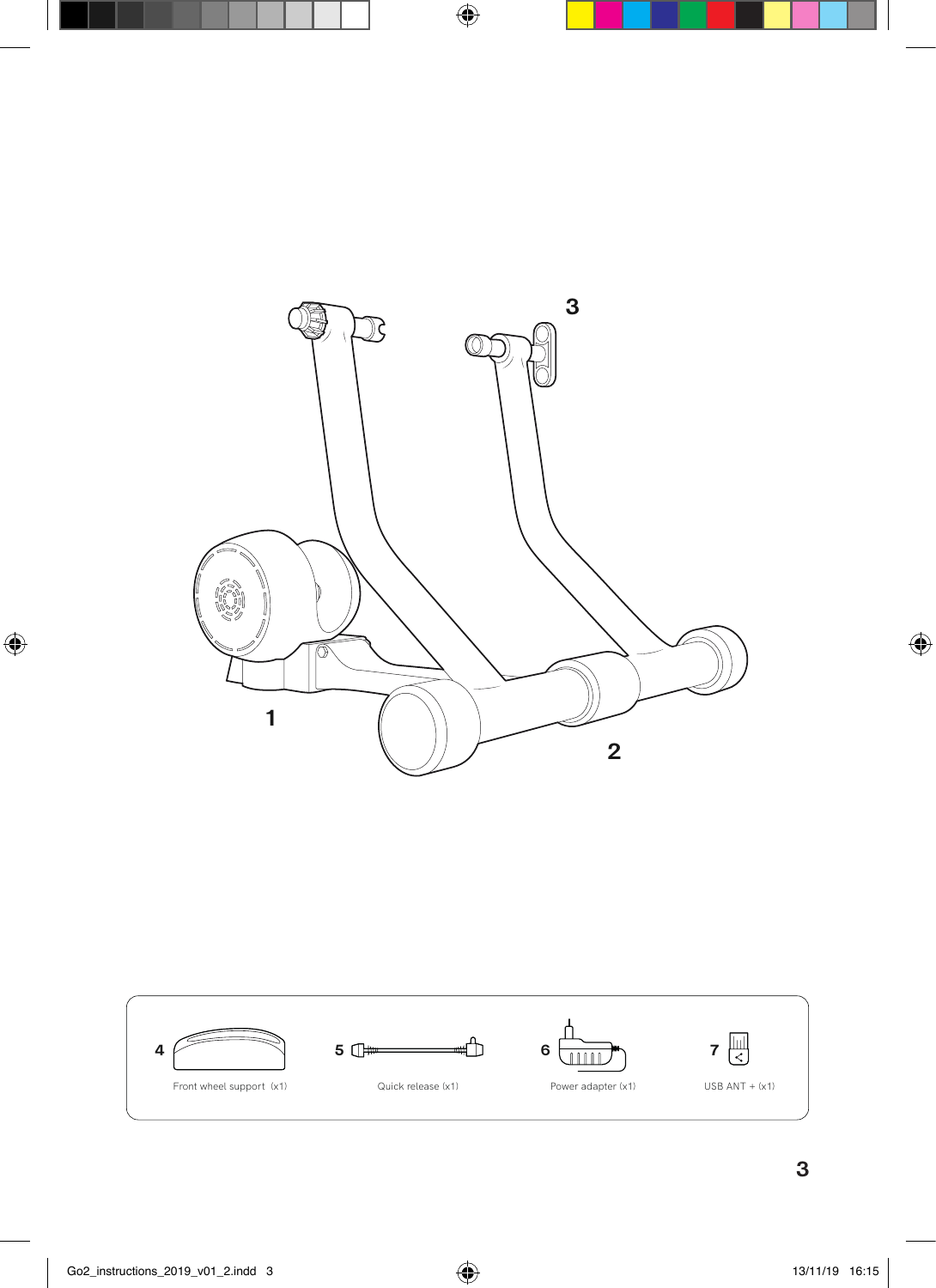**Assembling the Smart ZGO Montar el Smart ZGO Montage du Smart ZGO Montare lo Smart ZGO Aufbau des Smart ZGO De Smart ZGO in elkaar zetten Montar o Smart ZGO**

 $\bigoplus$ 

◈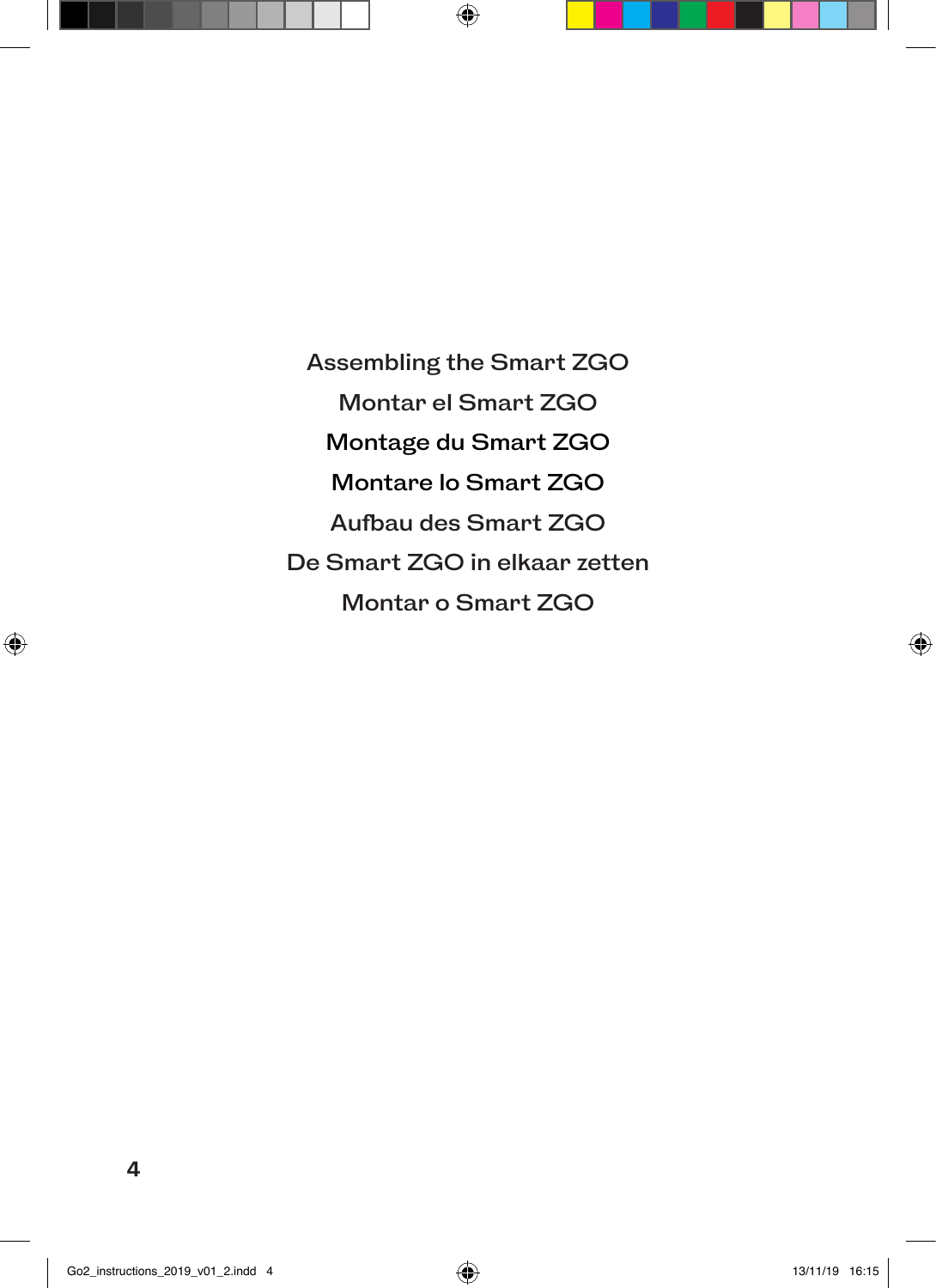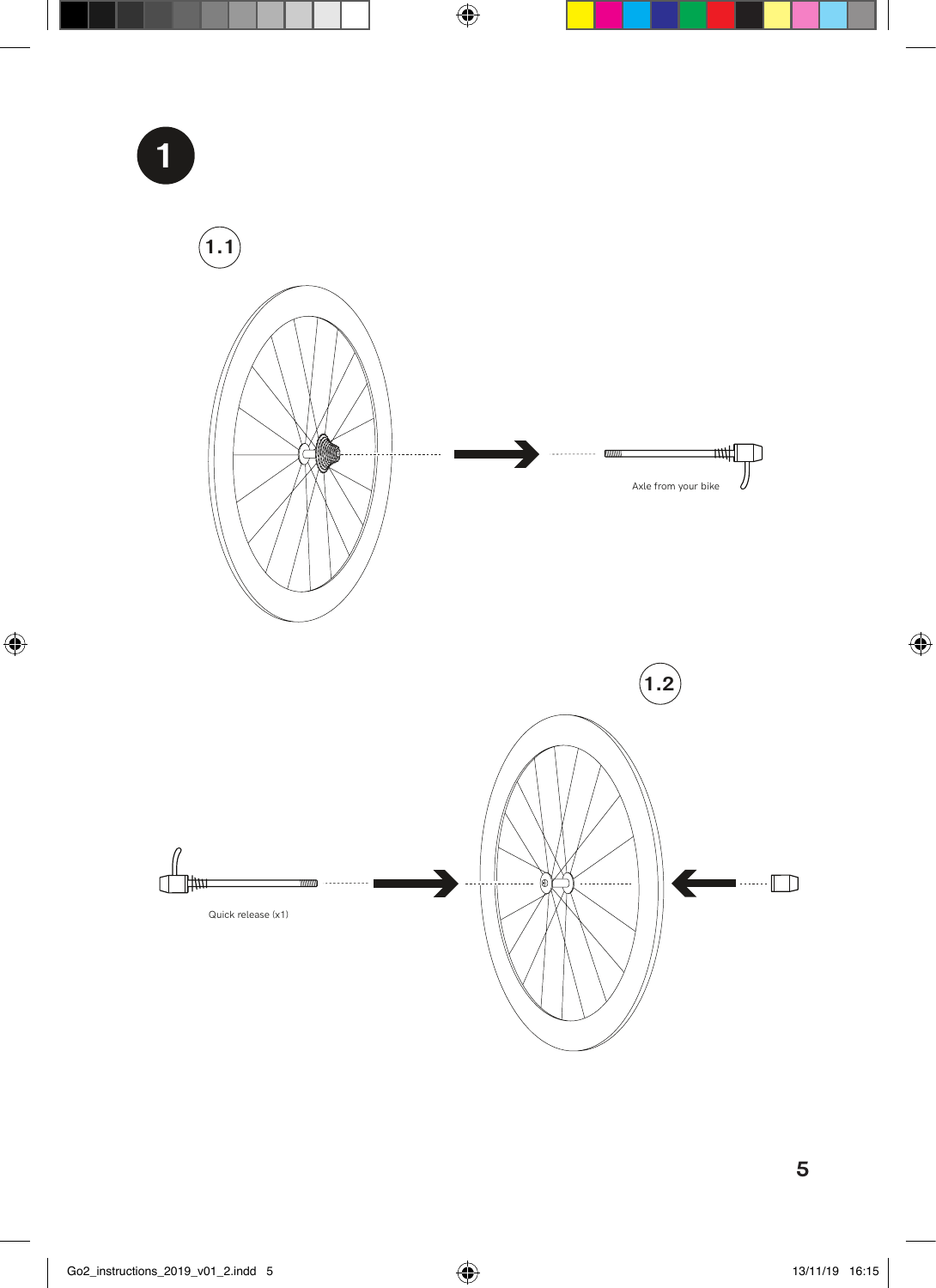



**6**

 $\bigoplus$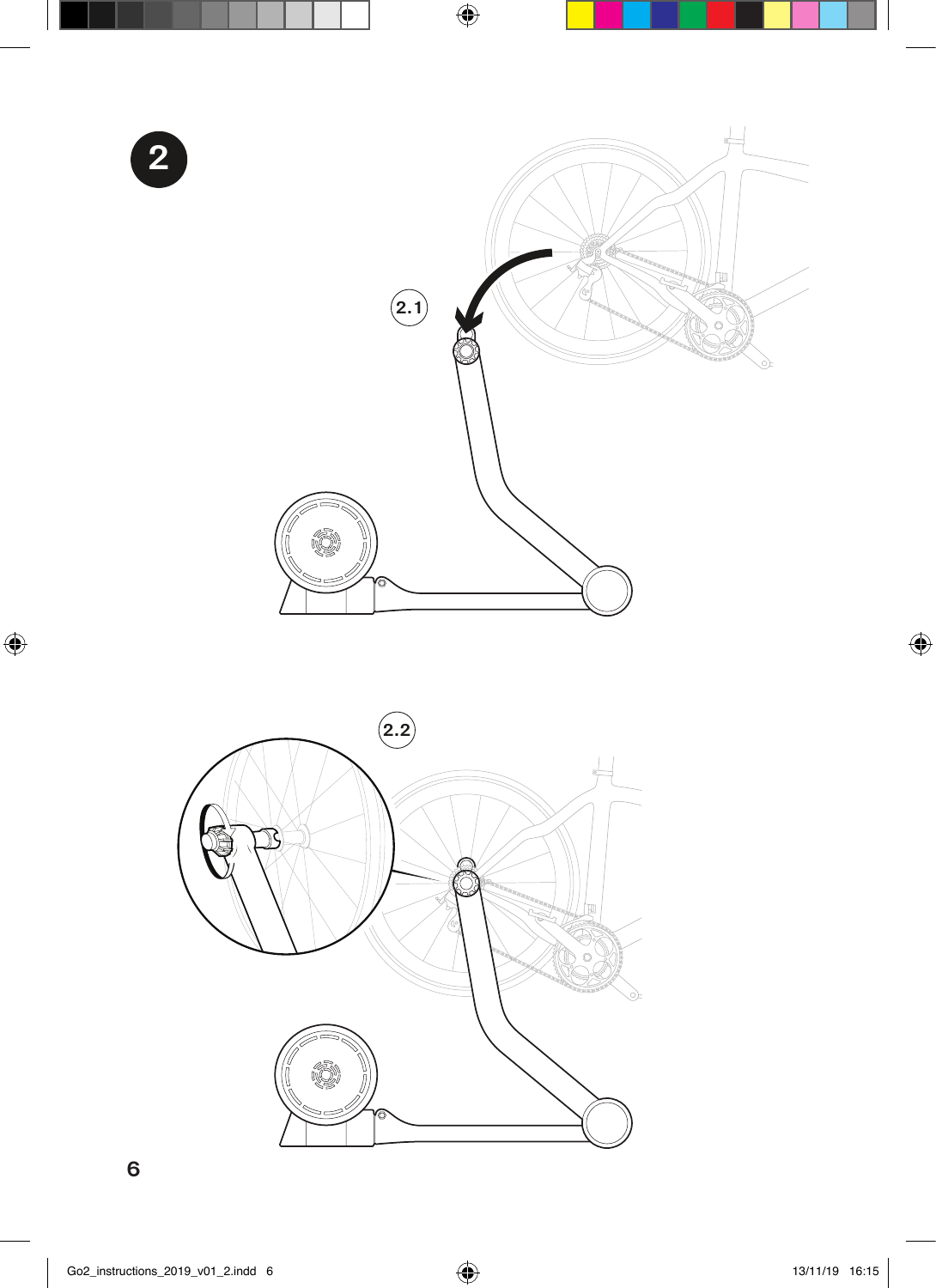



 $\bigoplus$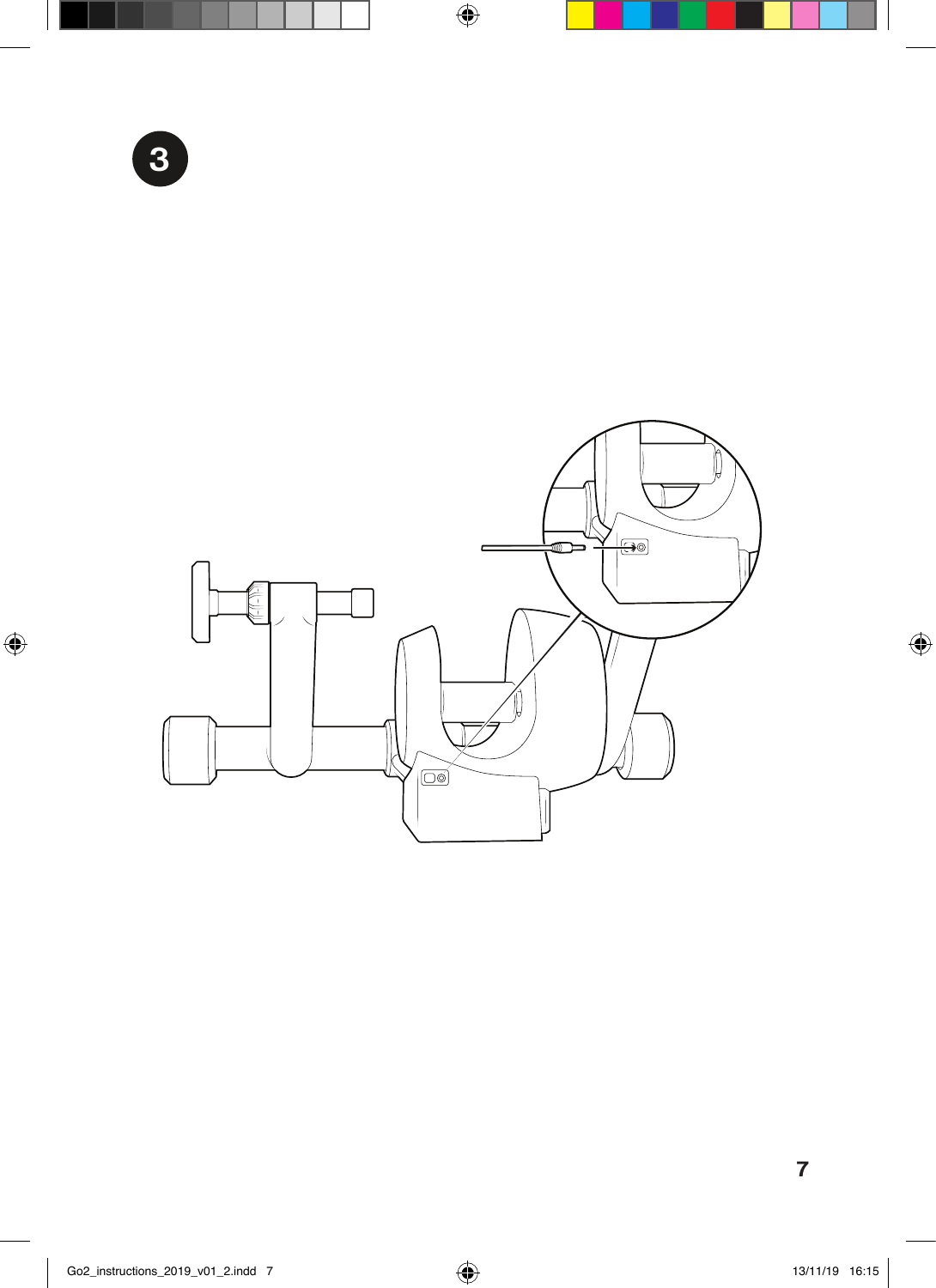

 $\bigoplus$ 

 $\overline{\phantom{a}}$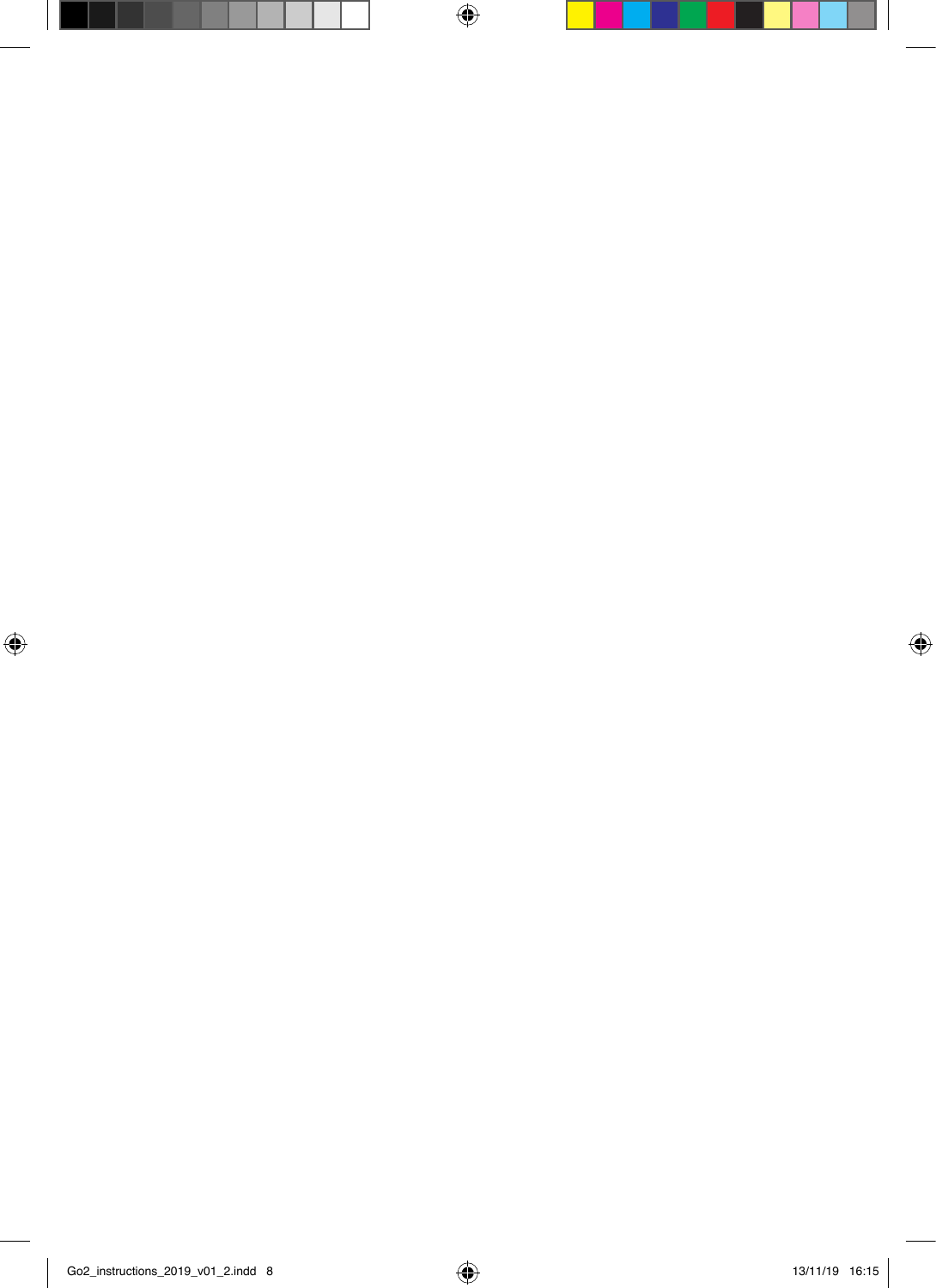| 1. | English     | 10 |
|----|-------------|----|
| 2. | Español     | 14 |
| 3. | Français    | 18 |
| 4. | Italiano    | 22 |
| 5. | Deutschland | 26 |
| 6. | Português   | 30 |

 $\bigcirc$ 

 $\overline{\phantom{a}}$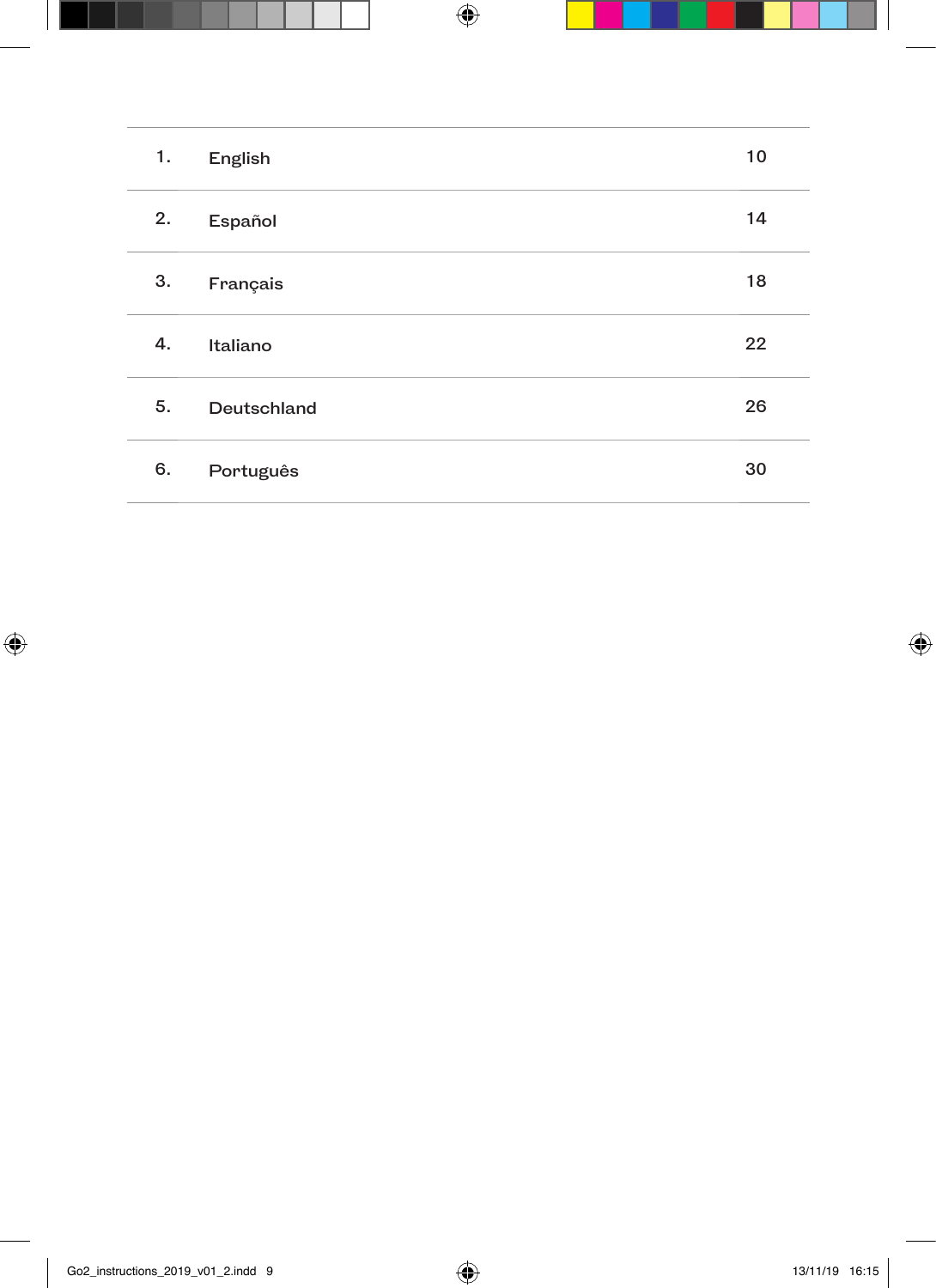# **English**

| 1. | Assembling the Smart ZGO | 11 |
|----|--------------------------|----|
| 2. | Start-up                 | 11 |
| 3. | Safety warnings          | 11 |
| 4. | Warranty                 | 12 |

 $\bigoplus$ 

 $\bigcirc$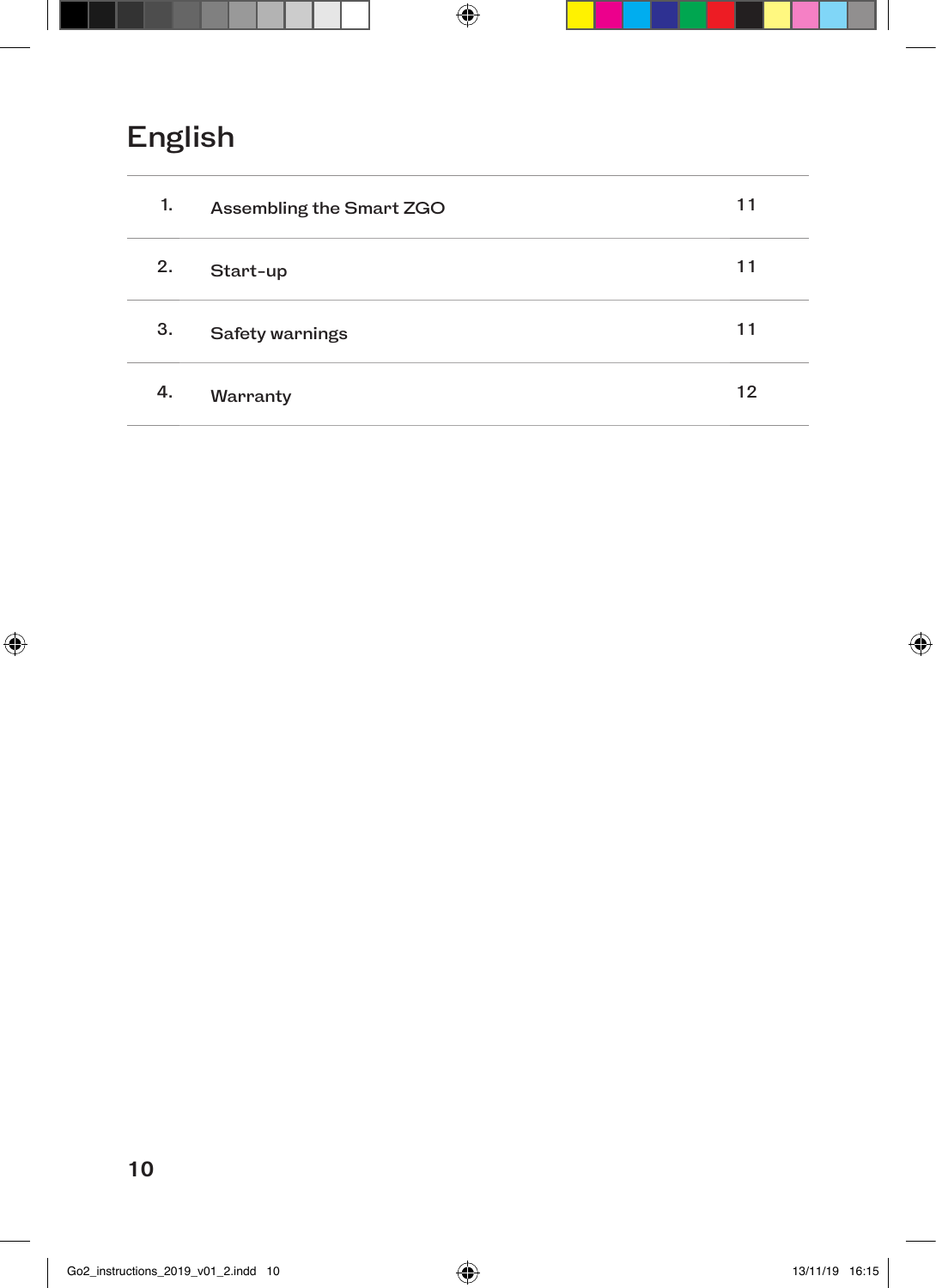### **1.Assembling the Smart ZGO**

See the illustrations on pages **5** to **8.**



Replace the quick release on the rear wheel with the one provided in the box.



◈

Attach the trainer to the stand. Make sure it is securely fastened.

Insert the screws. Adjust them once the bike is set up. **3**

Place the rear wheel between the trainer arms and attach using the quick release. Use the nut to fasten it securely.

Tighten the plastic locking rings against the stand, not the bike, to secure it in place.

Plug the trainer into an outlet. The LED on the rear will turn on. **5**

### **2.Start-up**

1. Make sure you have good internet reception in the area where the Smart ZGO is located.

2. Plug the Smart ZGO into an outlet.

3. Set up the local communications system: ANT+: connect the USB ANT+ antenna to the PC or tablet. If using an Android tablet, you will need an additional

adapter (OTG cable, not included). The USB ANT+ antenna included is not compatible with the iPad.

Bluetooth: In Windows, pair the Smart Air to your PC (not needed for Mac, iPad or Android tablets). Remember that your Smart ZGO can only be connected to one Bluetooth device at a time.

# **3.Safety warnings**

**Smart ZGO**

Make sure all the components described in the assembly section are securely attached to the trainer.

If they are not, the user could fall off the trainer.

### **Electrical connection.**

Properly plug the transformer into the outlet and to the connection on the trainer. Your electrical installation must conform to the standards or regulations in effect in the country where the bike is being used.

The connection to the mains must be easily accessible.

### **Use original spare parts.**

If the transformer is damaged, it must be replaced with another supplied by Zycle or by its after-sales service.

#### **Cleaning.**

To clean the trainer, use a cloth dipped in water or a mild cleaning solution. Be sure to unplug it before cleaning it.

Do not allow any cleaning products to enter the resistance unit.

### **Users**

**4**

€

**Users who can use the trainer.**

The trainer is intended for use only by people who have the physical, sensory and mental abilities needed to make the effort required by any exercise routine.

We recommend asking your doctor if you are fit enough to engage in the physical activity required to use the trainer. Even if you meet the above requirements, you must have sufficient experience or knowledge, or have received adequate training, to use this exercise equipment.

#### **Users who can NOT use the trainer.**

Under no circumstances should the trainer be used by individuals with diminished physical, sensory or mental capacities. It is also not intended for children. The trainer must be kept out of the reach of these individuals.

### **Health recommendations.**

If you do not feel well while exercising, or if you feel weak, discomfort, pain or tightness of the chest, or if you are short of breath or have an irregular heartbeat, stop using the trainer.We recommend checking with your doctor.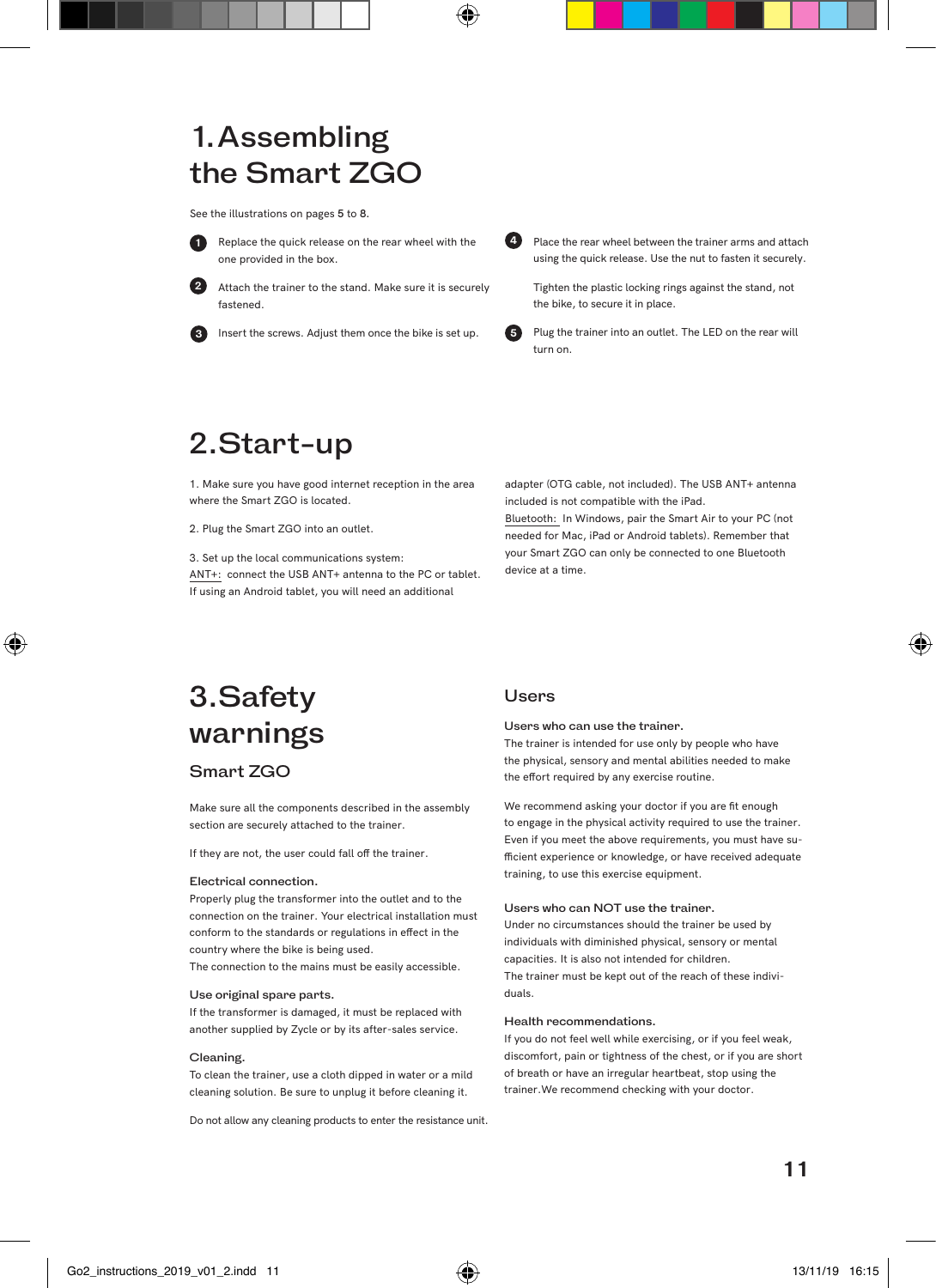### **4.Warranty**

**Versa Design S.L offers a limited two-year warranty from the original purchase date. during this period, Versa Design S.L guarantees that the trainer will be free from material and manufacturing defects. Versa Design S.L shall not be liable for damage resulting from improper use of this product.**

### **Applicability.**

This warranty is offered only to the original owner and to trainers purchased through authorized distributors or stores.

### **Limitations and Voiding of the Warranty.**

The warranty does not cover any causes not attributable to the manufacturer. The warranty does not cover normal wear and tear of parts.

It also does not cover any damage caused by accidents, improper use, improper care or negligence.

### **The warranty is void if:**

⊕

(1) the trainer is used for a purpose for which it was not designed; (2) the assembly and maintenance instructions are not followed; (3) the trainer is repaired or attempted to be repaired by anyone other than the official repair service.

Versa Design S.L declines all liability for any direct or indirect damage that may occur.

Under the aforementioned circumstances Versa Design S.L declines any responsibility for damages arisingindirectly or directly as a result.

### **Technical Assistance.**

In the help section at zycle.eu, you will find information on how to get personalized technical assistance. Remember to keep your purchase receipt with the printed date on it at least during the two-year warranty period.

### **Help.**

◈

If you have questions, see the help section at www.zycle.eu

#### **Manuals and Videos.**

There are manuals and videos for the simulator and bike in the Help section at zycle.eu.

Proper disposal of the product as per Directive 2012/19/EU on waste electrical and electronic equipment (WEEE).

At the end of its life Zycle, the product must not be discarded with other waste. It must be taken to a recycling center, not thrown out, to avoid potential environmental or health consequences. Users can contact the seller from which they purchased the product for more information on recycling or disposing of it.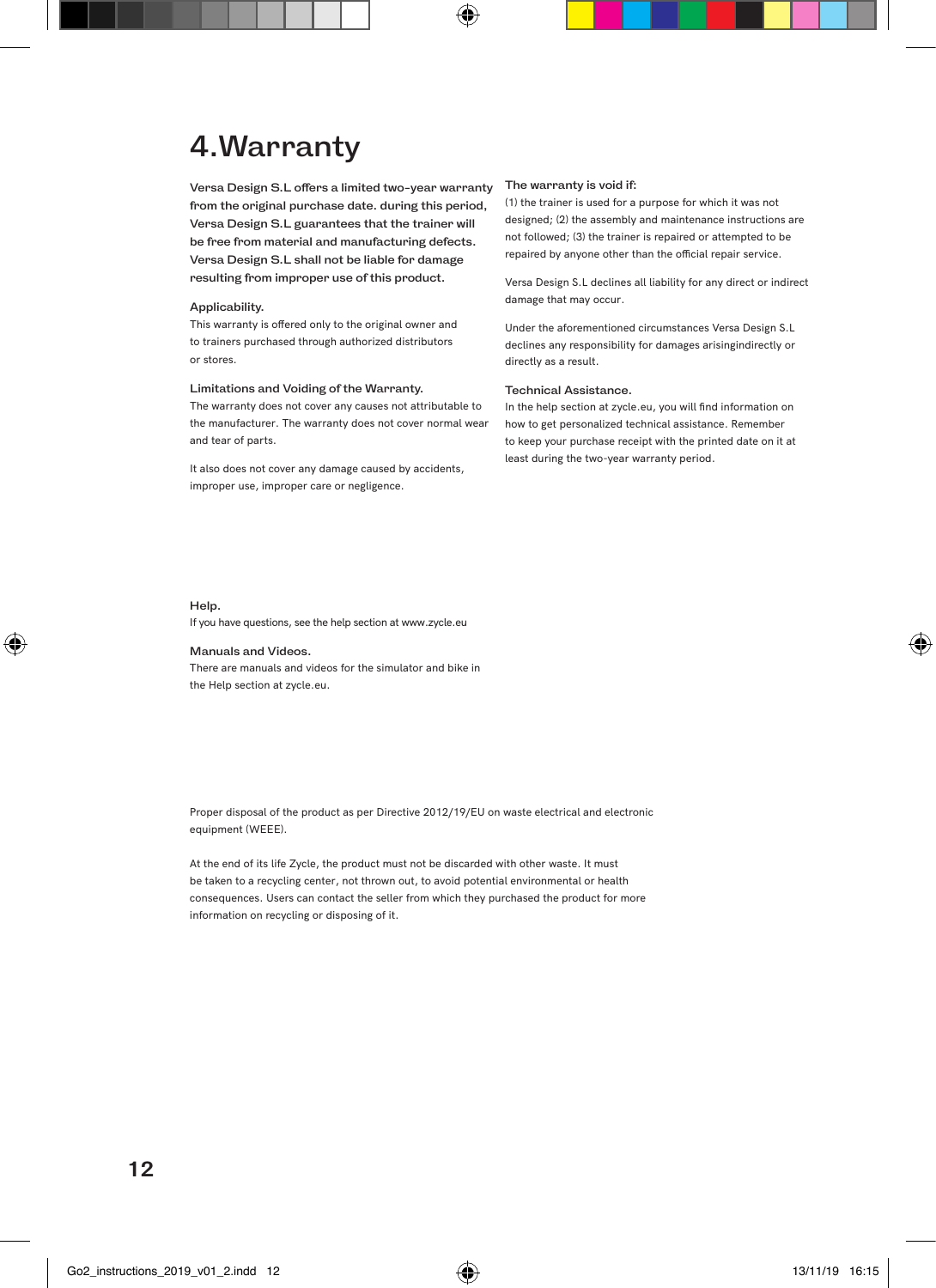

 $\bigoplus$ 

 $\overline{\phantom{a}}$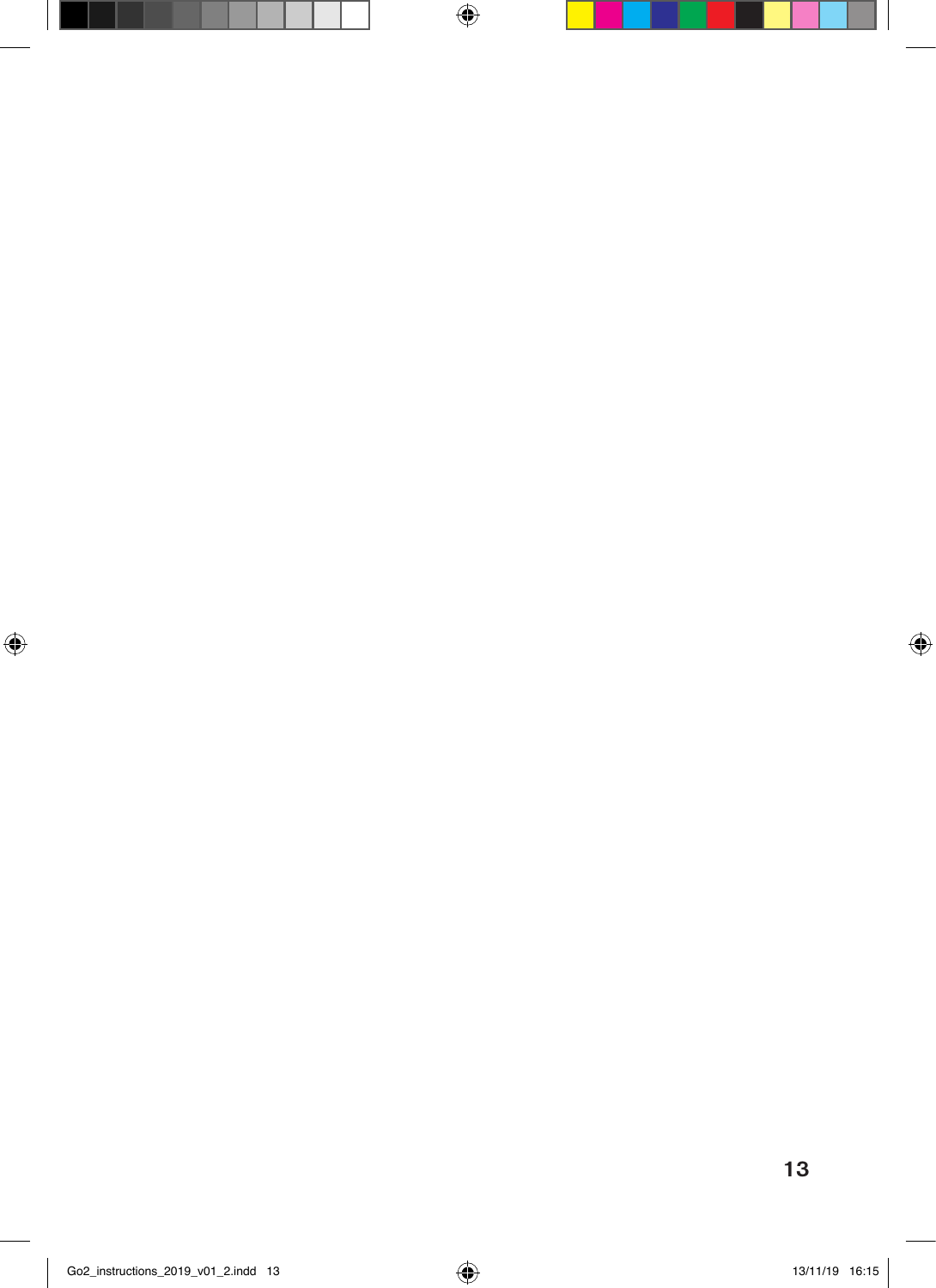# **Español**

| 1            | Montar el Smart ZGO       | 15 |
|--------------|---------------------------|----|
| $\mathbf{2}$ | Puesta en marcha          | 15 |
| 3            | Advertencias de seguridad | 15 |
| 4            | Garantía                  | 16 |

 $\bigoplus$ 

 $\bigcirc$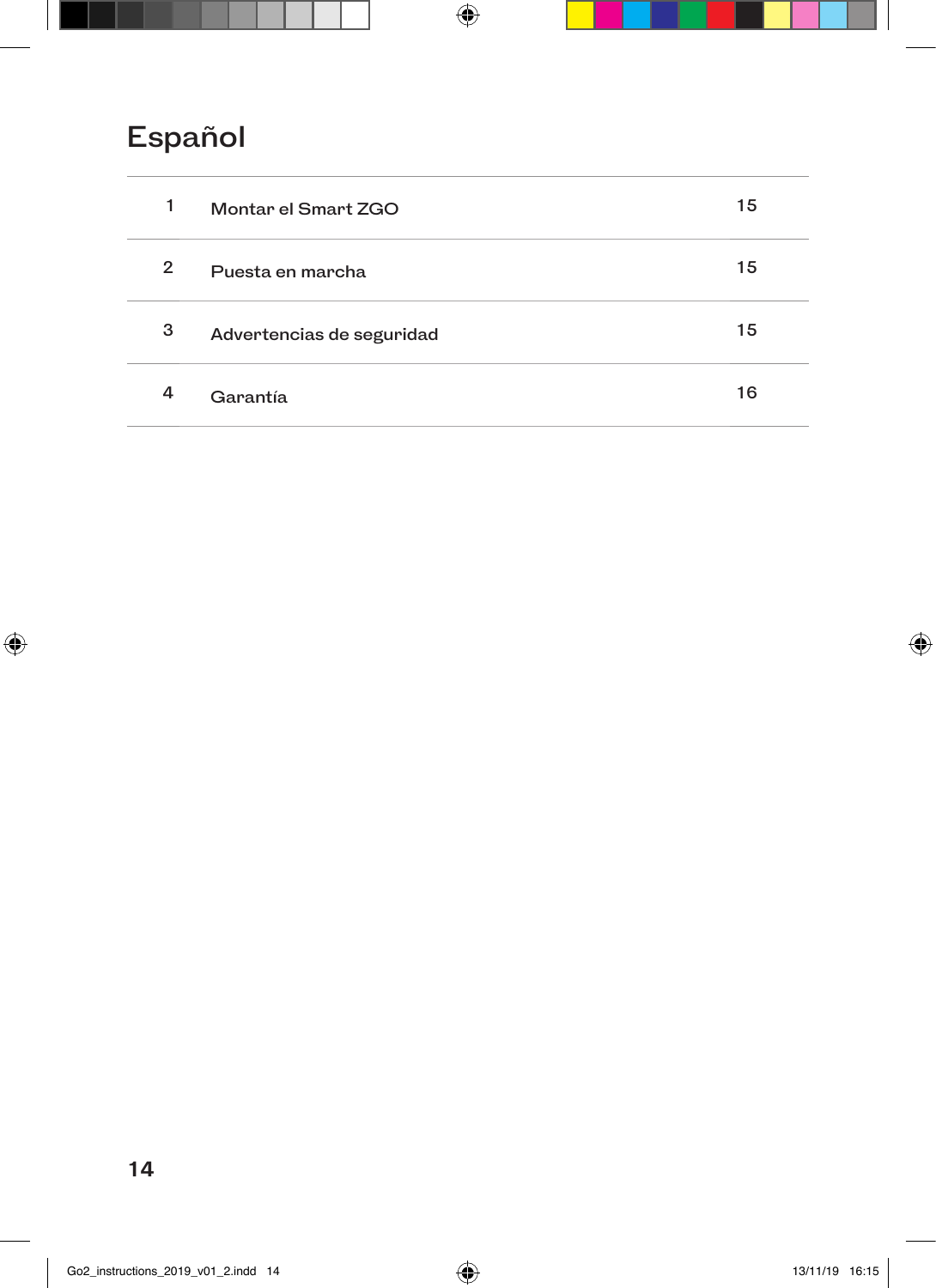### **1. Montar el Smart ZGO**

Ver las ilustraciones de las páginas **5** a la **8.** 



Cambia el cierre rápido de la rueda trasera por el cierre rápido que viene en la caja.



Une el rodillo con su bastidor, asegurando una correcta fijación.

Introduce los tornillos. Ajústalos una vez puesta la bici. **3**

Coloca la rueda trasera entre los brazos del rodillo y sujétalos al cierre rápido. Utiliza la rosca para asegurar una sujeción firme. Ajusta las contratuercas de plastico contra el bastidor, no contra la bici, para inmobilizarlo.

Enchufa el rodillo a la red. El led de la parte trasera se encenderá.

### **2. Puesta en marcha**

1. Asegúrate de que tienes buena conexión a internet en la zona donde está el Smart ZGO.

2. Conecta el Smart ZGO a la corriente eléctrica.

3. Prepara el sistema local de comunicaciones: ANT+: conecta la antena USB ANT+ a tu PC o tablet. Si utilizas una tablet Android necesitarás un adaptador

### **3. Advertencias de seguridad**

### **Smart ZGO**

◈

Asegúrate que todos los componentes descrítos en el montaje están perfectamente fijados al rodillo. Si no estan bien fijados podrían provocar la caída del usuario.

### **Conexión a la red eléctrica.**

Conecta correctamente el transformador a la red y a la toma del rodillo. La instalación eléctrica debe ser conforme con las prescripciones a norma o de ley previstas en el país en el que se utiliza.

La base de conexión a la red de alimentación debera ser facilmente accesible.

#### **Usa repuestos originales.**

Si el transformador de corriente está dañado debe ser sustituido por un recambio suministrado por Zycle o por su servicio postventa.

### **Limpieza.**

Para la limpieza del rodillo emplea un paño humedecido con agua o productos de limpieza no agresivos. Límpialo siempre cuando esté desconectado de la red eléctrica. Evita que los productos de limpieza lleguen al interior de la unidad de resistencia.

adicional (cable OTG, no suministrado). La antena USB ANT+ incluida no es compatible con iPad.

Bluetooth: En Windows vincula el Smart ZGO a tu PC (no es necesario en Mac, iPad o tablets Android). Recuerda que tu Smart ZGO sólo puede estar conectado a un dispositivo Bluetooth a la vez.

### **Usuarios**

**4**

€

**5**

### **Usuarios que pueden utilizar el rodillo.**

El rodillo está destinado exclusivamente a personas con todas las facultades físicas, sensoriales y mentales necesarias para realizar el esfuerzo que conlleva la actividad deportiva. Te recomendamos que consultes con tu médico si estás capacitado para realizar la actividad física que requiere el uso del rodillo. Aún cumpliendo con los requisitos anteriores, debes tener la suficiente experiencia o conocimientos, o haber recibido una orientación adecuada para utilizar este material deportivo.

### **Usuarios que NO pueden utilizar el rodillo.**

El rodillo bajo ningún concepto está destinado a personas con capacidades físicas, sensoriales o mentales reducidas. Tampoco está destinado a niños. El rodilllo debe mantenerse alejado de este grupo de personas.

### **Recomendaciones de salud.**

Si antes o durante el ejercicio físico no te encuentras en perfecta forma física o te encuentras débil, sientes malestar, dolor u opresión en el pecho, notas falta de aire, o tu pulso es irregular, abstente de utilizar el rodillo. Te recomendamos que consultes a tu médico.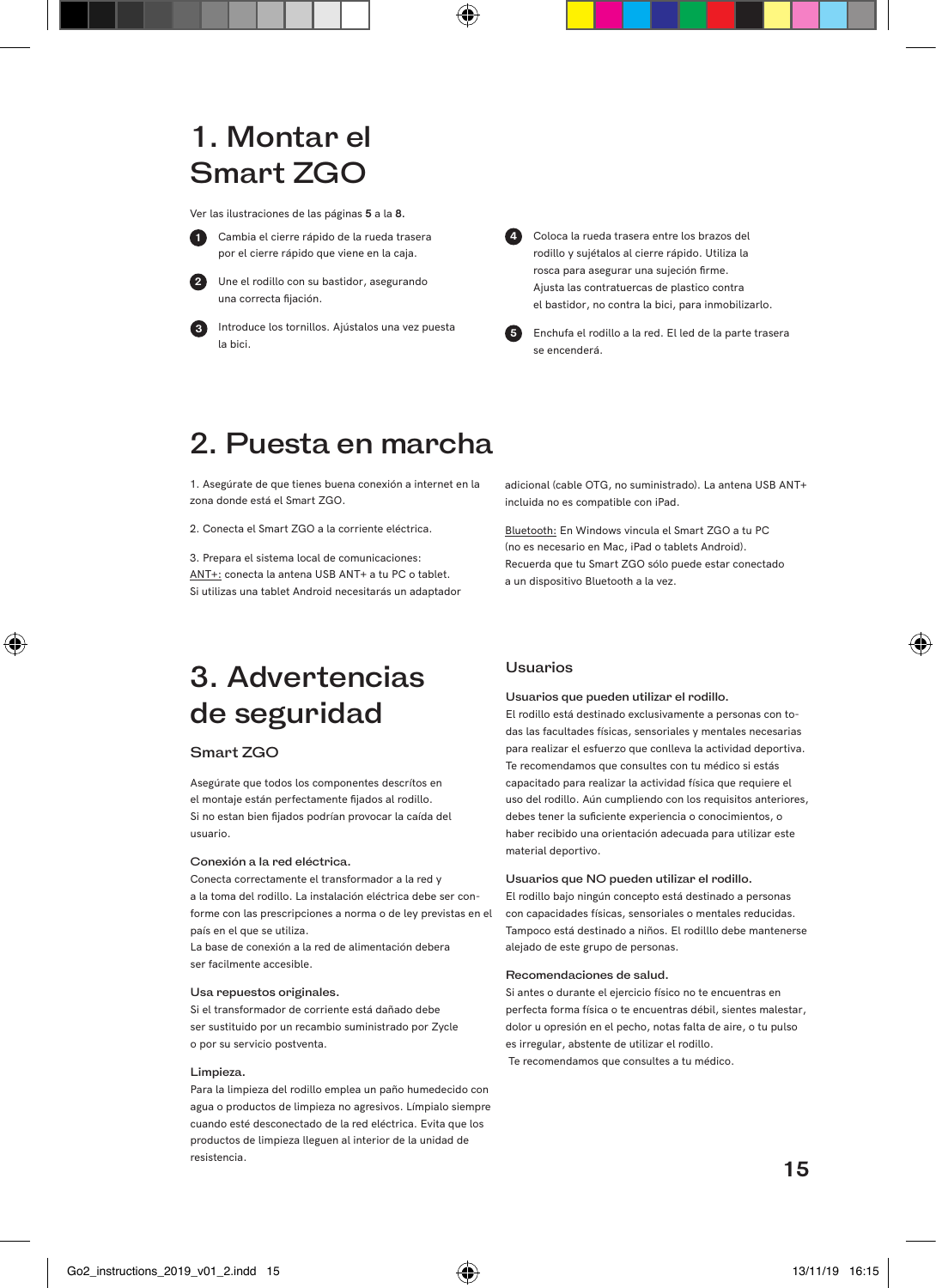### **4. Garantía**

**Versa Design S.L te ofrece una garantía limitada de 2 años a partir de la fecha original de compra. durante el periodo de vigencia Versa Design S.L te garantiza que el rodillo no presentará defectos en sus materiales ni en su fabricación. Versa Design S.L no será responsable bajo ninguna circunstancia de daños ocasionados por el uso inadecuado de este producto**.

#### **Aplicación.**

Esta garantía se aplica exclusivamente al propietario original, **Asistencia técnica.**  y a rodillos adquiridos a través de distribuidores o tiendas autorizadas.

#### **Limitación y Anulación de la garantía.**

Se excluyen de la garantía las causas no imputables al fabricante. La garantía no cubre piezas que se hayan desgastado mediante el uso normal del rodillo. Tampoco cubre ningún daño ocasionado por accidentes, uso indebido, cuidado inadecuado, negligencia.

### **La garantía queda anulada cuando:**

(1) al rodillo se le da un uso diferente aquel para el que se ha concebido, (2) cuando no se han seguido las instrucciones de montaje y conservación, (3) cuando al rodillo ha sido objeto de reparaciones o intentos de reparación que no han sido efectuadas por el servicio técnico oficial.

Versa Design S.L declina todo tipo de responsabilidad por eventuales daños que directa o indirectamente pudieran derivarse.

⊕

Dentro de la seccion de ayuda de zycle.eu encontraras información de como obtener asistencia técnica de forma personalizada. Recuerda conservar tu comprobante de compra con la fecha impresa al menos durante los dos años que dura la garantía.

### **Ayuda.**

◈

Si tienes alguna duda, ve a la sección de Ayuda en zycle.eu.

### **Manuales y Vídeos.**

Hay manuales y vídeos del simulador y bicicleta en la sección de Ayuda en zycle.eu.

Correcto desecho del producto con arreglo a la directiva 2012 / 19 / UE sobre Residuos de Aparatos Eléctricos y Electrónicos (RAEE).

Al finalizar el ciclo de vida, el producto no debe desecharse junto con el resto de residuos, debe llevarse a un punto limpio, y no arrojarse al ambiente para evitar eventuales daños al ambiente o a la salud. Los usuarios pueden contactar con el vendedor al cuál compraron el producto para obtener más información sobre el reciclaje o desecho del mismo.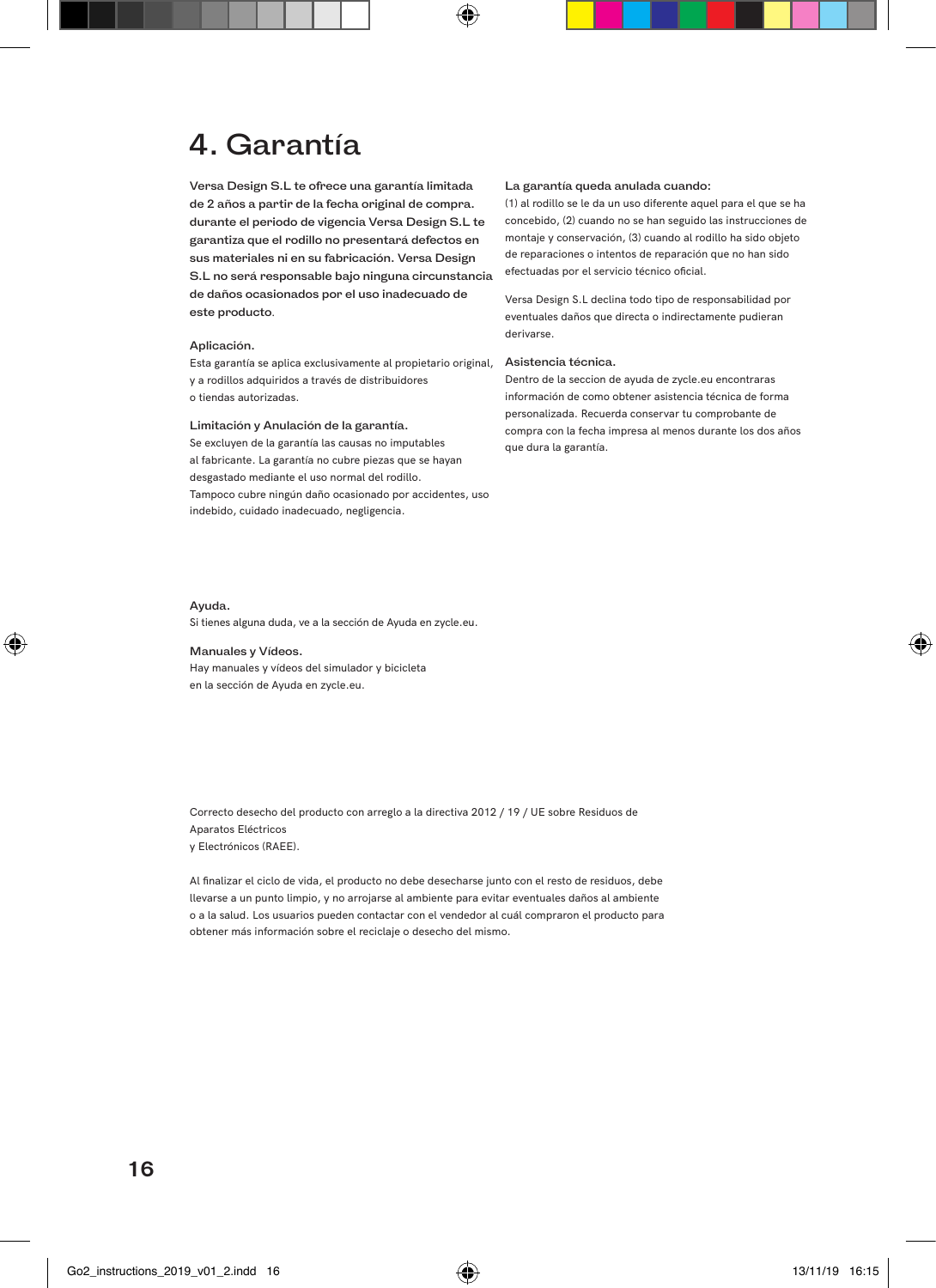

 $\bigoplus$ 

 $\overline{\phantom{a}}$ 

 $\bigoplus$ 

**17**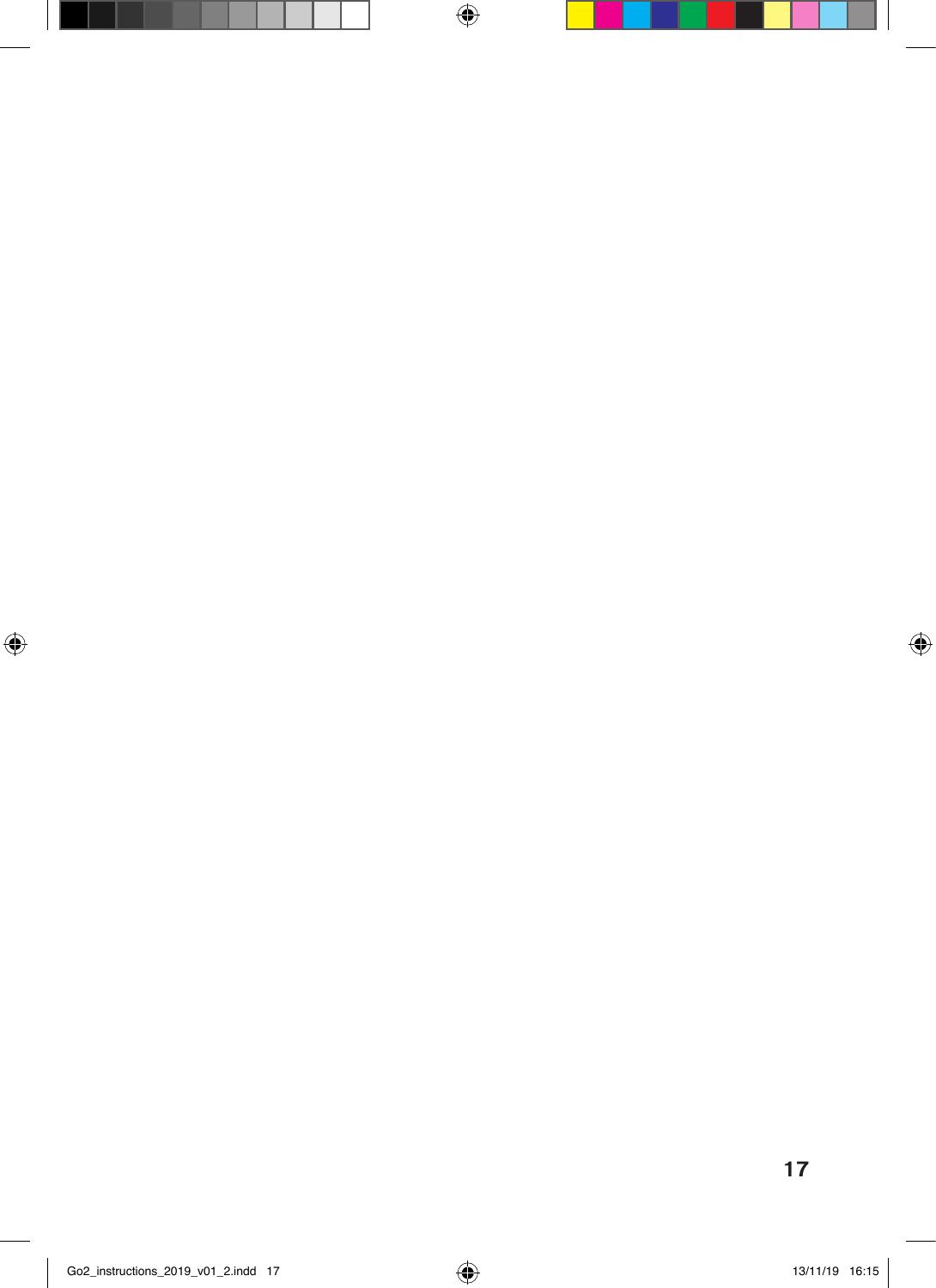# **Français**

| 1              | Montage du Smart ZGO       | 19 |
|----------------|----------------------------|----|
| $\overline{2}$ | Mise en marche             | 19 |
| 3              | Mises en garde de sécurité | 19 |
| 4              | Garantie                   | 20 |

 $\bigoplus$ 

 $\bigcirc$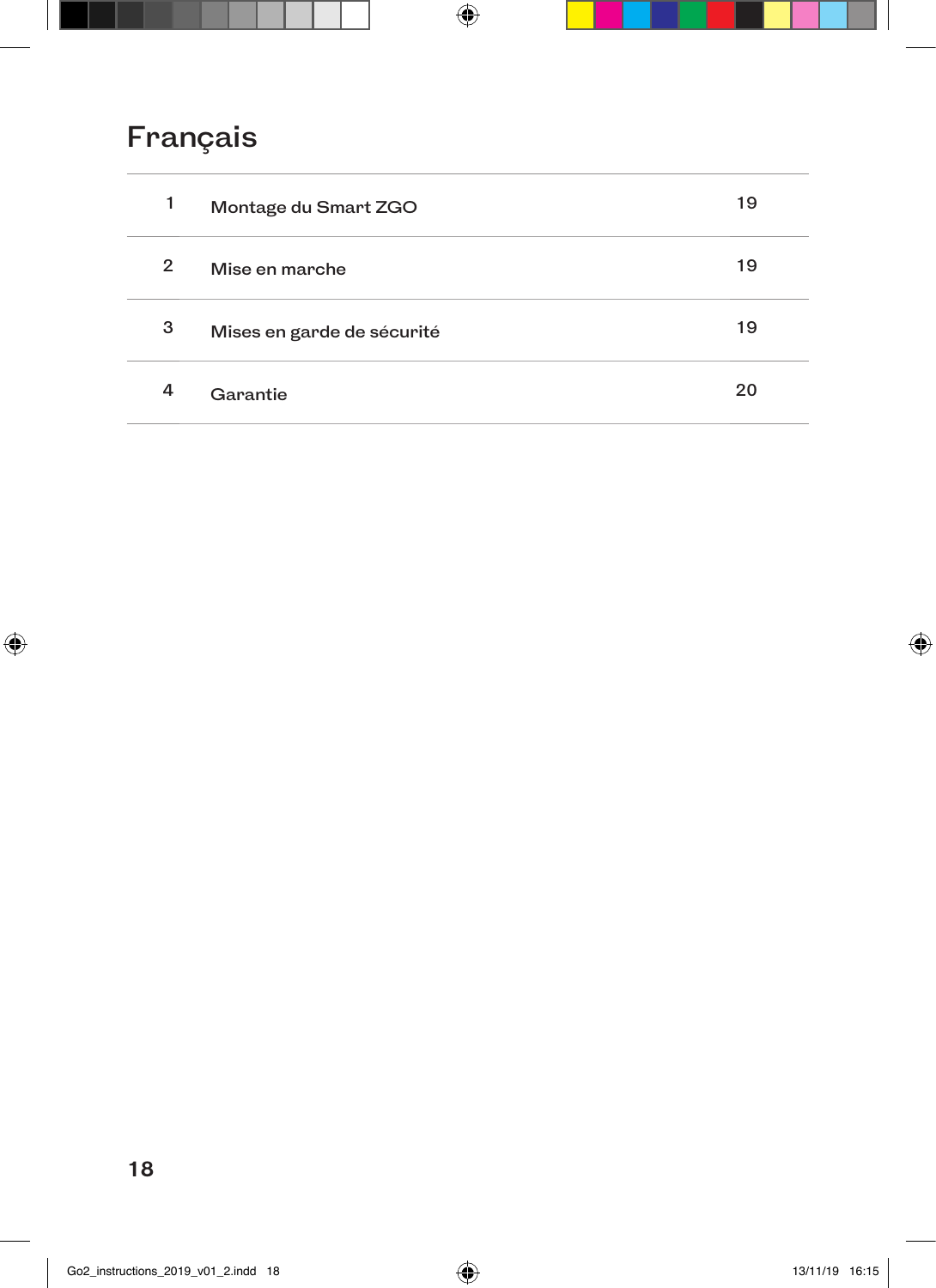### **1. Montage du Smart ZGO**

Consultez les illustrations des pages 5 à 8.



Remplacez la fermeture rapide de la roue arrière par la fermeture rapide qui est fournie dans le carton.



◈

Utilisez le trainer avec son châssis, en assurant une bonne fixation.

Insérez les vis. Ajustez-les une fois le vélo monté. **3**

Placez la roue arrière entre les bras du trainer et attachez-les à la fermeture rapide. Utilisez l'écrou pour assurer une fixation solide. Réglez les contre-écrous en plastique contre le châssis,

et non contre le vélo, pour l'immobiliser." Branchez le trainer au réseau électrique. La LED de

la partie arrière s'allumera.

**4**

€

**5**

### **2.Mise en marche**

1. Assurez-vous de bénéficier d'une connexion à Internet dans la zone où se trouve le Smart ZGO.

2. Branchez le Smart ZGO sur le secteur.

3. Préparez le système local de communications : ANT+ : Branchez l'antenne USB ANT+ à votre PC ou tablette. Si vous utilisez une tablette Android, vous aurez besoin d'un

adaptateur supplémentaire (câble OTG, non fourni). L'antenne USB ANT+ comprise n'est pas compatible avec l'iPad.

Bluetooth : Dans Windows, couplez le Smart ZGO à votre PC (cela n'est pas nécessaire pour Mac, avec l'iPad ou avec les tablettes Android). Souvenez-vous que votre Smart ZGO ne peut être relié qu'à un périphérique Bluetooth à la fois.

### **3.Mises en garde de sécurité**

### **Smart ZGO**

Vérifiez que tous les composants décrits lors du montage dans le montage soient parfaitement fixés au trainer. S'ils sont mal fixés, ils pourraient provoquer la chute de l'utilisateur.

#### **Branchement au réseau électrique.**

Branchez correctement le transformateur au réseau et à la prise du trainer. L'installation électrique doit être conforme aux prescriptions de la norme ou de la loi prévues dans le pays dans lequel il est utilisé. La base de branchement au réseau électrique doit être facilement accessible.

### **Utilisez des pièces de rechange d'origine.**

Si le transformateur électrique est endommagé, il doit être remplacé par une pièce de rechange fournie par Zycle ou par son service après-vente Nettoyage.

### **Nettoyage**

Pour le nettoyage du trainer, utilisez un chiffon imbibé d'eau ou des détergents non agressifs. Nettoyez-le toujours quand il est débranché. Évitez que les détergents ne parviennent à l'intérieur de l'unité de la résistance.

### **Utilisateurs**

### **Utilisateurs pouvant utiliser le trainer.**

Le trainer est destiné exclusivement aux personnes jouissant de toutes les facultés physiques, sensorielles et mentales nécessaires pour réaliser l'effort qu'implique l'activité sportive. Nous vous recommandons de consulter votre médecin pour savoir si vous avez la capacité d'accomplir l'activité physique que requiert l'utilisation du trainer. Toujours dans le respect des exigences citées ci-dessus, vous devez avoir suffisamment d'expérience ou de connaissances, ou avoir reçu une orientation appropriée pour utiliser cet équipement sportif.

#### **Utilisateurs ne devant PAS utiliser le trainer.**

Le trainer n'est absolument pas destiné à des personnes dont les capacités physiques, sensorielles ou mentales sont réduites. Il n'est pas non plus destiné aux enfants. Le trainer doit être

tenu éloigné de ce groupe de personnes.

### **Recommandations concernant la santé.**

Si, avant ou pendant l'exercice physique vous n'êtes pas en parfaite forme physique ou si vous vous sentez faible, si vous sentez une gêne, une douleur ou une oppression au niveau de votre poitrine, si vous manquez d'air ou si votre pouls est rrégulier, abstenez-vous d'utiliser le trainer. Nous vous conseillons de consulter votre médecin.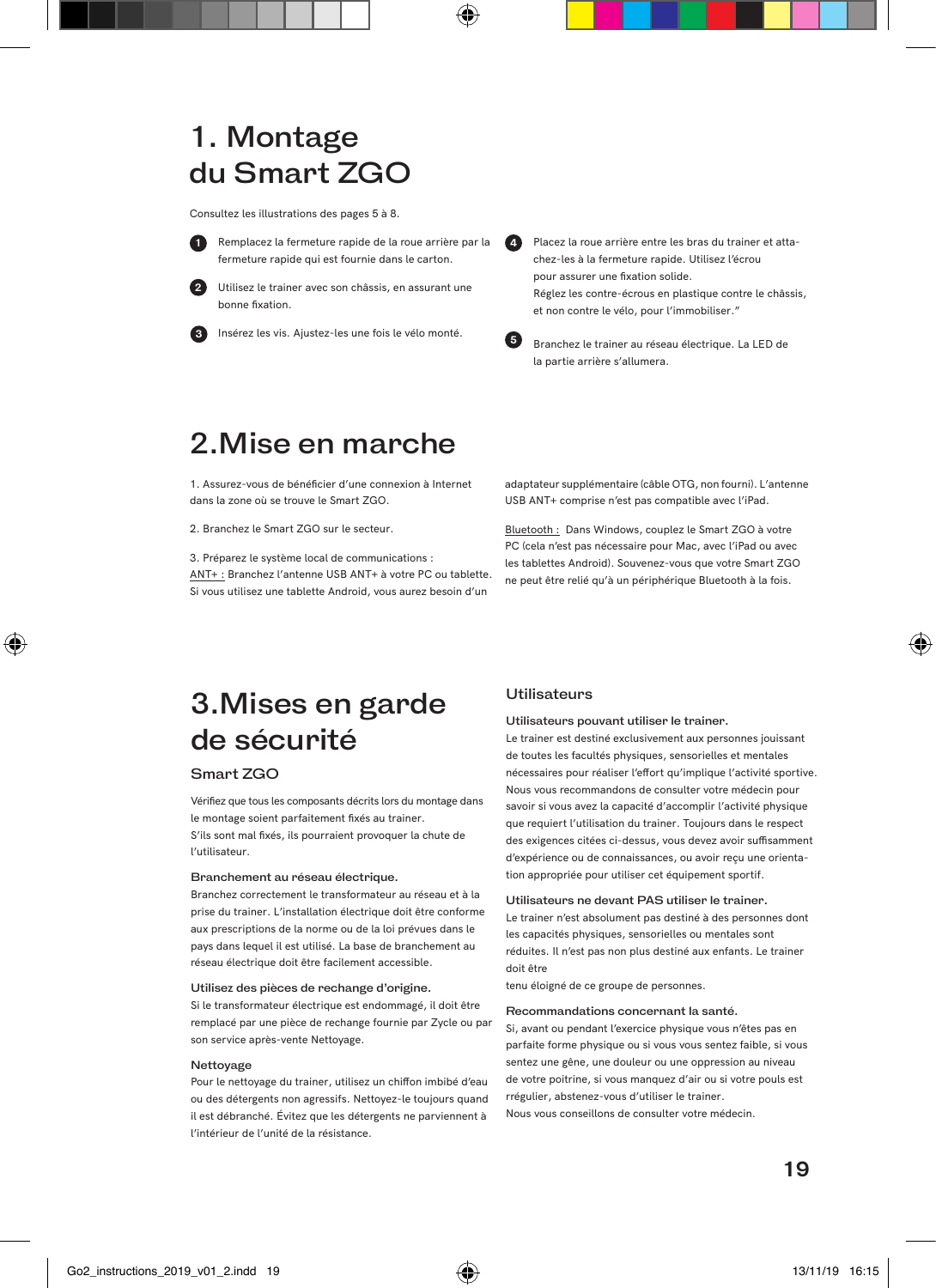### **4. Garantie**

**Versa Design S.L vous offre une garantie limitée de 2 ans à compter de la date d'achat initiale. au cours de la période de validité, Versa Design S.L vous garantit que le trainer ne présentera pas de défauts dans ses matériaux ni dans sa fabrication. en aucun cas, Versa Design S.L n'est responsable des dommages causés par l'usage inapproprié de ce produit.**

#### **Application.**

Cette garantie s'applique exclusivement au propriétaire original et aux trainers achetés par le biais de distributeurs ou de boutiques autorisés.

### **Limitation et annulation de la garantie.**

Sont exclues de la garantie les causes non imputables au fabricant. La garantie ne couvre pas les pièces qui ont été usées suite à l'usage normal du trainer.

Elle ne couvre pas non plus les dommages causés par des accidents, l'utilisation indue, le mauvais entretien, la négligence.

### **Aide.**

◈

Si vous avez des questions, consultez la rubrique d'Aide sur zycle.eu

### **Guides et vidéos.**

Des guides et des vidéos du simulateur et du vélo sont disponibles dans la rubrique d'Aide sur zycle.eu

Bon recyclage du produit conformément à la directive 2012/19/UE sur les déchets d'équipements électriques et électroniques (DEEE).

À la fin de son Zycle de vie, le produit ne doit pas être jeté avec le reste des déchets, il doit être porté à la déchetterie

et non laissé dans l'environnement pour éviter d'éventuels dégâts à l'environnement ou à la santé. Les utilisateurs peuvent contacter le revendeur auprès duquel ils ont acheté le produit pour obtenir plus d'informations sur le recyclage ou la mise au rebut de celui-ci.

### **La garantie est annulée lorsque :**

€

(1) le trainer servira pour un usage autre que celui pour lequel il a été conçu, (2) lorsque les instructions de montage et d'entretien n'auront pas été respectées (3) lorsque le trainer aura a fait l'objet de réparations ou de tentatives de réparation qui n'auront pas été effectuées par le service technique officiel.

Versa Design S.L décline toute responsabilité pour les dommages qui directement ou indirectement pourraient en résulter.

#### **Assistance technique.**

Au sein de la rubrique d'aide de zycle.eu, vous trouverez des informations pour obtenir une assistance technique de façon personnalisée. Souvenez-vous de conserver votre ticket d'achat avec la date imprimée au moins durant les deux ans que dure la garantie.

**20**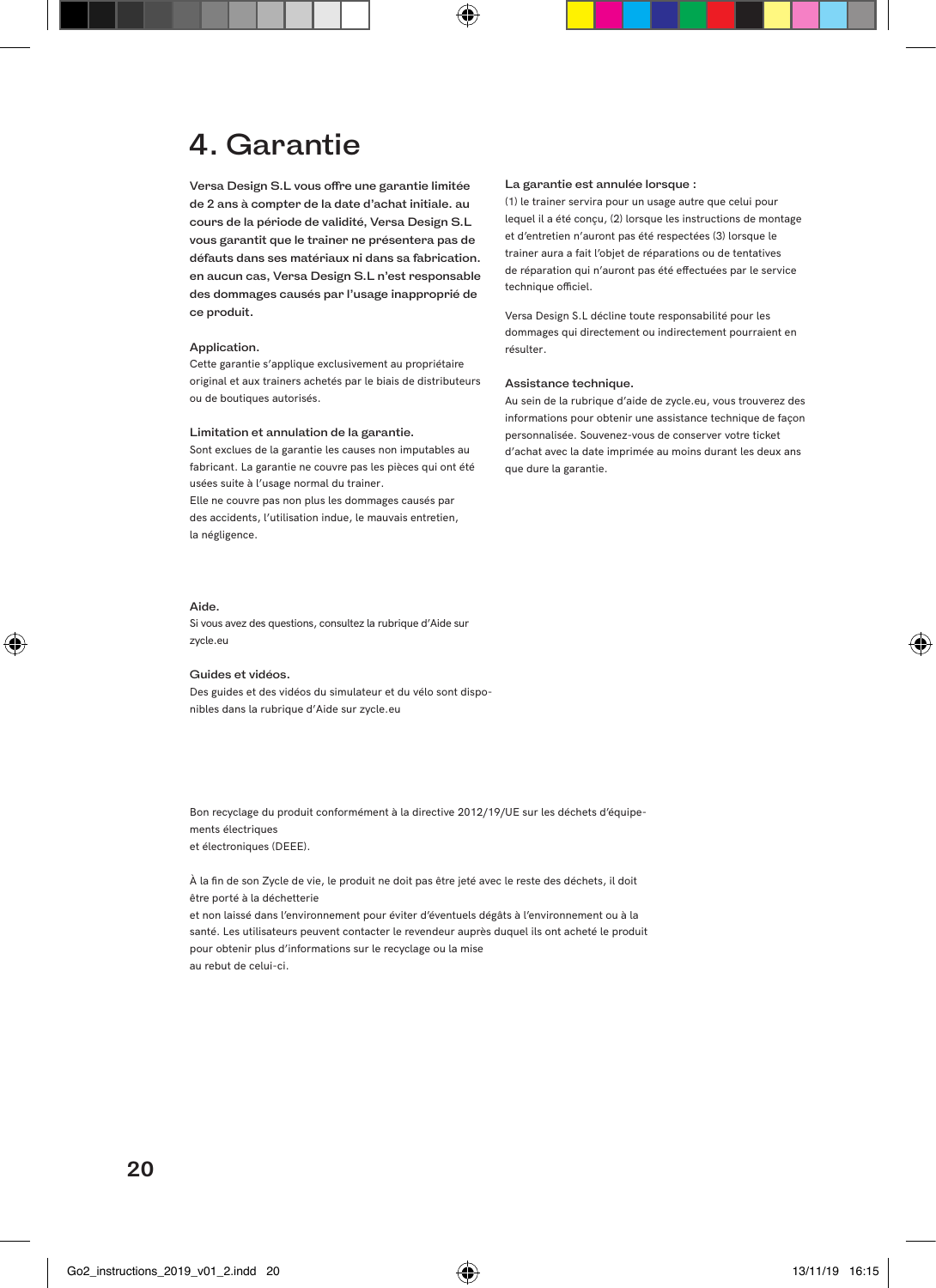

 $\bigoplus$ 

 $\overline{\phantom{a}}$ 

 $\bigoplus$ 

**21**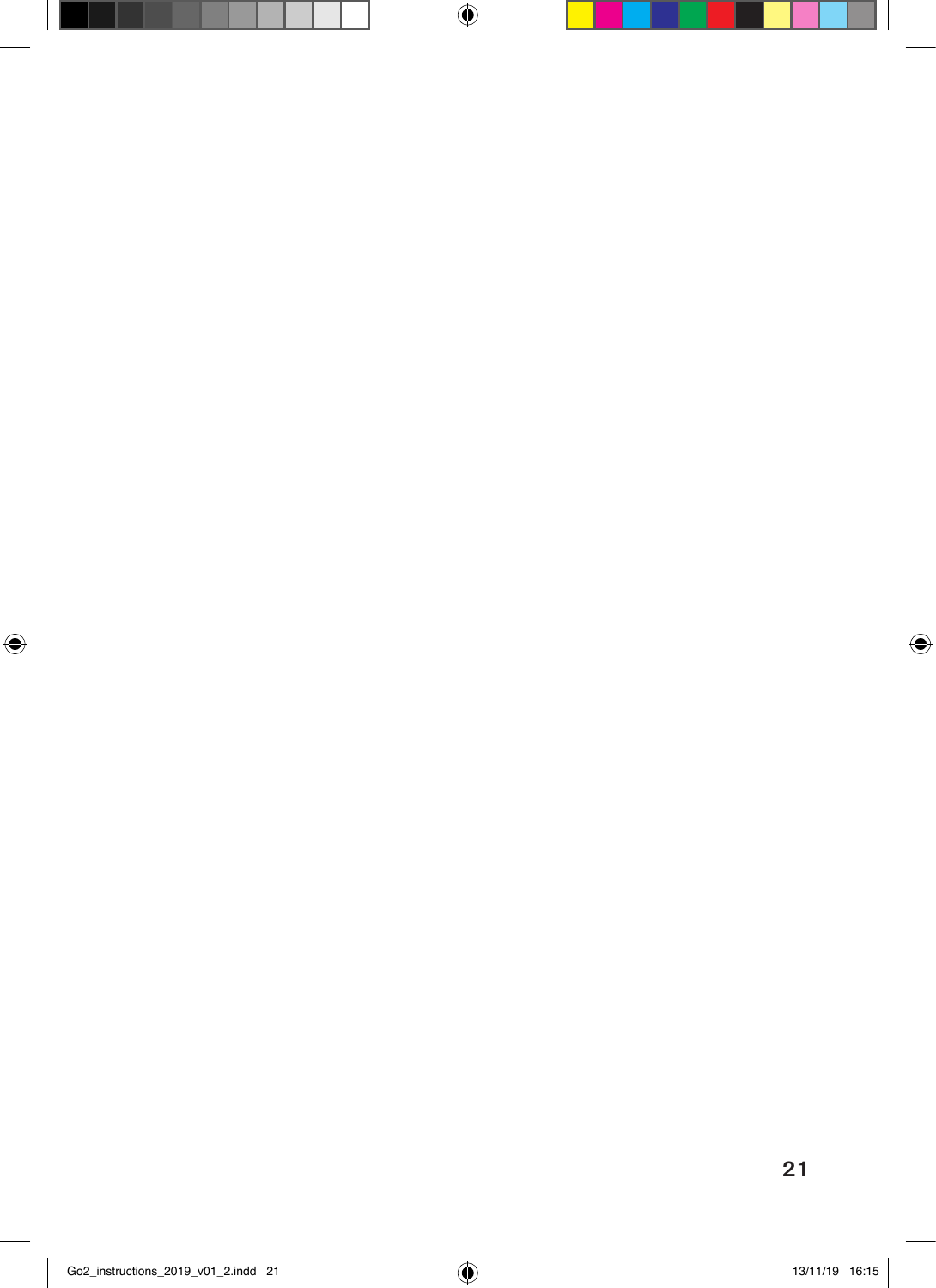## **Italiano**

| 1                     | Montare lo Smart ZGO  | 23 |
|-----------------------|-----------------------|----|
| $\mathbf{2}^{\prime}$ | Avviamento            | 23 |
| 3                     | Consigli di sicurezza | 23 |
| 4                     | Garanzia              | 24 |

 $\bigoplus$ 

 $\bigcirc$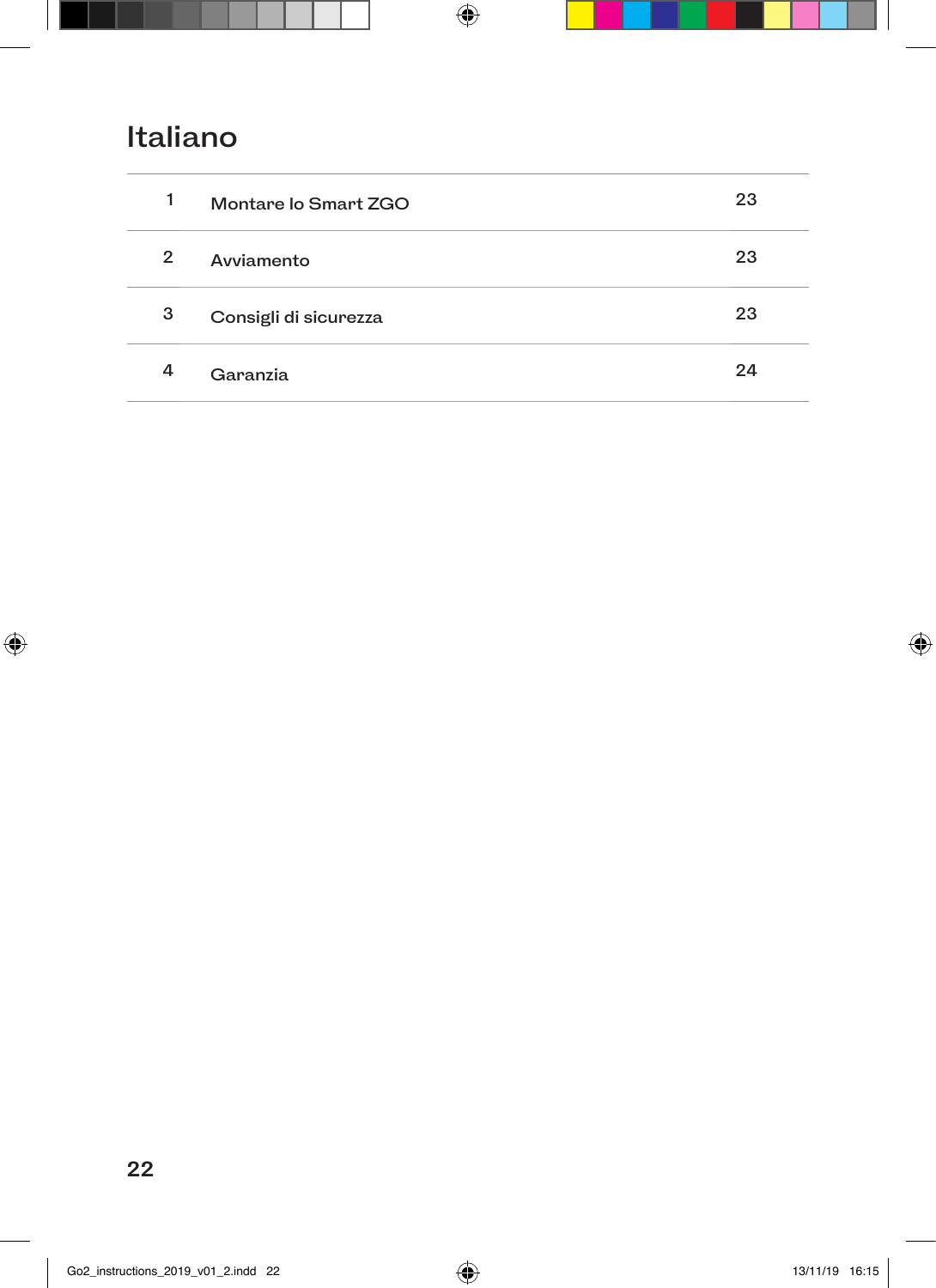### **1. Montare la Smart ZGO**

Fai riferimento alle immagini che vanno da pagina 5 a pagina 8.

€

Sostituisci la chiusura rapida della ruota posteriore con la chiusura rapida che trovi nella scatola.

**1**

Unisci il rullo al telaio, verificando il corretto fissaggio. **2**

Introduci le viti. Regola una volta collocata la bici. **3**

- Colloca la ruota posteriore tra le braccia del rullo e fissa alla chiusura rapida. Usa il dado per fissare bene il tutto. Regola i controdadi di plastica serrandoli verso il telaio, non verso la bici, per fissarlo. **4**
- Collega il rullo alla rete. Il led della parte posteriore si accende. **5**

### **2. Avviamento**

1. Controlla che la connessione a Internet sia buona nella zona in cui si trova lo Smart ZGO.

2. Collega lo Smart ZGO alla corrente elettrica.

3. Prepara il sistema locale di comunicazioni:

ANT+: collega l'antenna USB ANT+ al PC o al tablet. Se usi un tablet Android sarà necessario un ulteriore adattatore

(cavo OTG non fornito con il prodotto). L'antenna USB ANT+ fornita con il prodotto non è compatibile con iPad.

Bluetooth: Su Windows collega lo Smart ZGO al tuo PC (questa operazione non è necessaria su Mac, iPad o tablet Android). Ricorda che il tuo Smart ZGO può essere collegato a un solo dispositivo Bluetooth alla volta.

### **3.Consigli di sicurezza**

### **Smart ZGO**

⊕

Verifica che tutti i componenti descritti nelle istruzioni di montaggio siano fissati perfettamente al rullo. Nel caso in cui non fossero correttamente fissati, l'utente potrebbe cadere.

### **Collegamento alla rete elettrica.**

Collega correttamente il trasformatore alla rete e alla presa del rullo. L'impianto elettrico deve essere conforme ai regolamenti e alla norma o legge previsti nel paese in cui si utilizza il prodotto.

La base del collegamento alla rete di alimentazione deve essere facilmente accessibile.

### **Usare pezzi di ricambio originali.**

Se il trasformatore di corrente è danneggiato deve essere sostituito con un pezzo di ricambio fornito da Zycle o dal suo servizio post vendita.

#### **Pulizia.**

Per la pulizia del rullo usare un panno inumidito con acqua o detergenti non aggressivi. Prima di pulire il rullo, scollegare sempre il dispositivo dalla rete elettrica. Evita che i detergenti possano penetrare all'interno dell'unità di resistenza.

### **Utenti**

**Utenti che possono usare il rullo.**

Il rullo è destinato esclusivamente a quelle persone che dispongono di tutte le facoltà fisiche sensoriali e mentali necessarie per realizzare lo sforzo che comporta l'attività fisica sportiva.

Ti consigliamo di consultare il tuo medico per verificare se puoi realizzare l'attività fisica che richiede l'uso del rullo. Pur rispondendo ai requisiti indicati, devi avere sufficiente esperienza o conoscere bene, o aver ricevuto istruzioni adeguate per poter usare questo materiale sportivo.

### **Utenti che NON possono usare il rullo.**

Il rullo non è assolutamente destinato a persone con capacità fisiche, sensoriali e mentali ridotte. Non può essere usata da bambini. Il rullo deve essere mantenuto fuori dalla portata di questo gruppo di persone.

### **Consigli per la salute.**

Se prima o durante l'esercizio fisico non ti senti in perfetta forma fisica, ti senti debole, hai un qualche tipo di malessere, dolore o senti pressione sul petto, ti manca l'aria, oppure hai il polso irregolare: non usare il rullo.

In questi casi, ti consigliamo di consultare un medico.

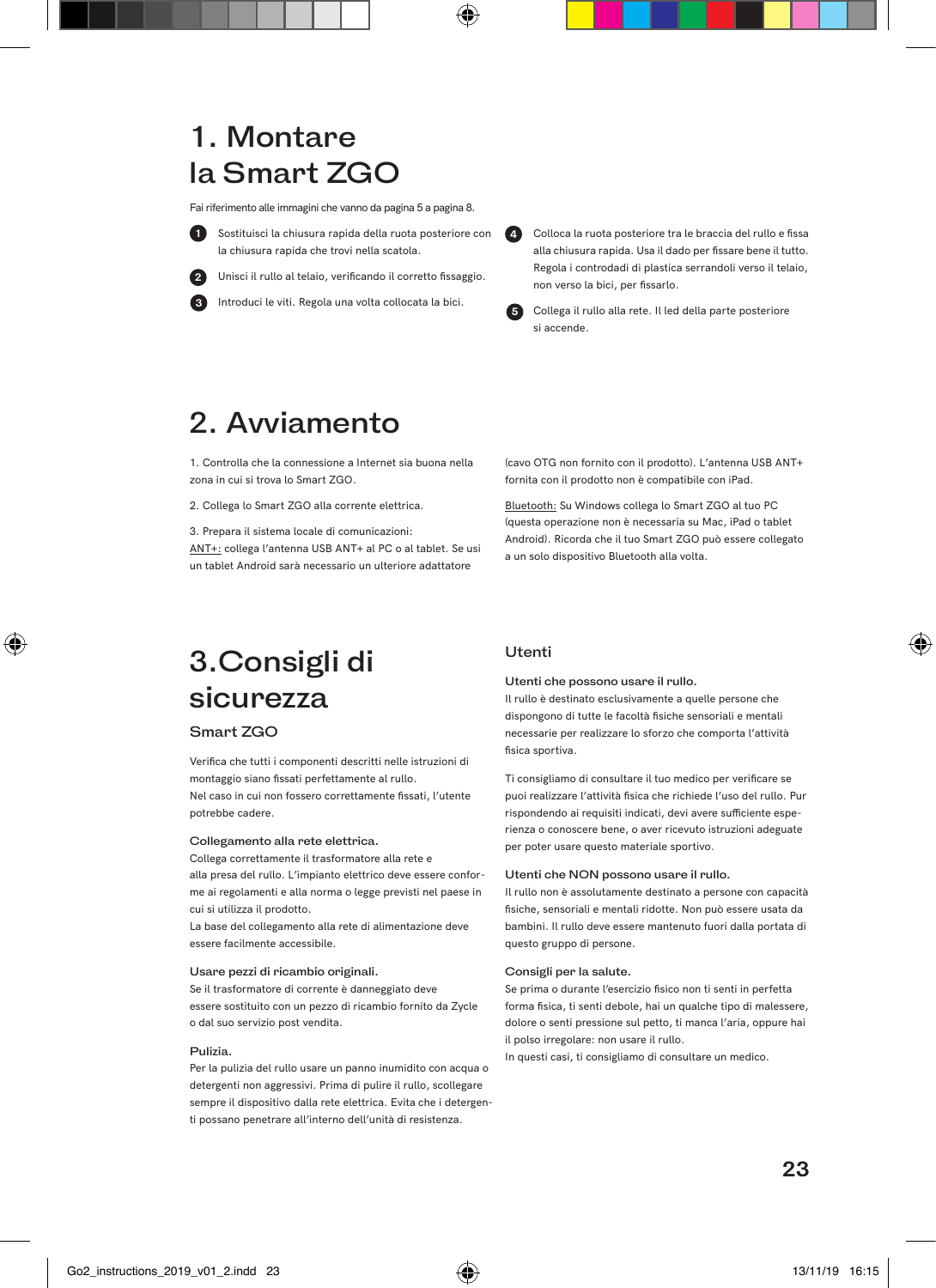### **4. Garanzia**

**Versa Design S.L ti offre una garanzia limitata di 2 anni dalla data originale di acquisto. durante il periodo di validità Versa Design S.L ti garantisce che il rullo non presenterà difetti nei materiali, né di fabbricazione. Versa Design S.L declina qualsiasi responsabilità per eventuali danni provocati da un uso non adeguato di questo prodotto.**

### **Applicazione.**

La presente garanzia è applicabile esclusivamente per il proprietario originale e per i rulli acquistati attraverso distributori o negozi autorizzati.

### **Limitazione e annullamento della garanzia.**

Sono escluse dalla garanzia le cause non imputabili al fabbricante. La garanzia non copre pezzi usurati dall'uso normale del rullo.

Non copre nemmeno danni provocati da incidenti, uso indebito, manutenzione inadeguata, negligenza.

### **La garanzia è annullata:**

€

(1) se viene fatto un uso del rullo diverso da quello per il quale è stato concepito, (2) se non vengono seguite le istruzioni di montaggio e conservazione, (3) se per riparare o cercare di riparare il rullo non si è fatto ricorso al servizio tecnico ufficiale.

Versa Design S.L declina qualsiasi tipo di responsabilità per eventuali danni che possono derivare in modo diretto o indiretto.

### **Assistenza tecnica.**

Nella sezione di aiuto di zycle.eu troverai ulteriori informazioni su come ottenere assistenza tecnica personalizzata. Ricorda di conservare il documento che certifica l'acquisto con la data stampata almeno durante i due anni della garanzia.

### **Aiuto.**

◈

Per qualsiasi dubbio visita la sezione Aiuto su zycle.eu.

### **Manuali e video.**

Nella sezione Aiuto di zycle.eu trovi manuali e video sul simulatore e sulla bicicletta.

Il prodotto dovrà essere smaltito correttamente in conformità alla direttiva 2012/19/UE sui rifiuti di apparecchiature elettriche ed elettroniche (RAEE).

Una volta terminato il ciclo di vita del prodotto, questo non deve essere smaltito insieme al resto dei residui, bensì deve essere portato presso un punto di raccolta per evitare possibili danni all'ambiente o alla salute. Gli utenti possono contattare il rivenditore del punto vendita persso il quale hanno acquistato il prodotto per ottenere maggiori informazioni sul riciclo e lo smaltimento del prodotto stesso.

### **24**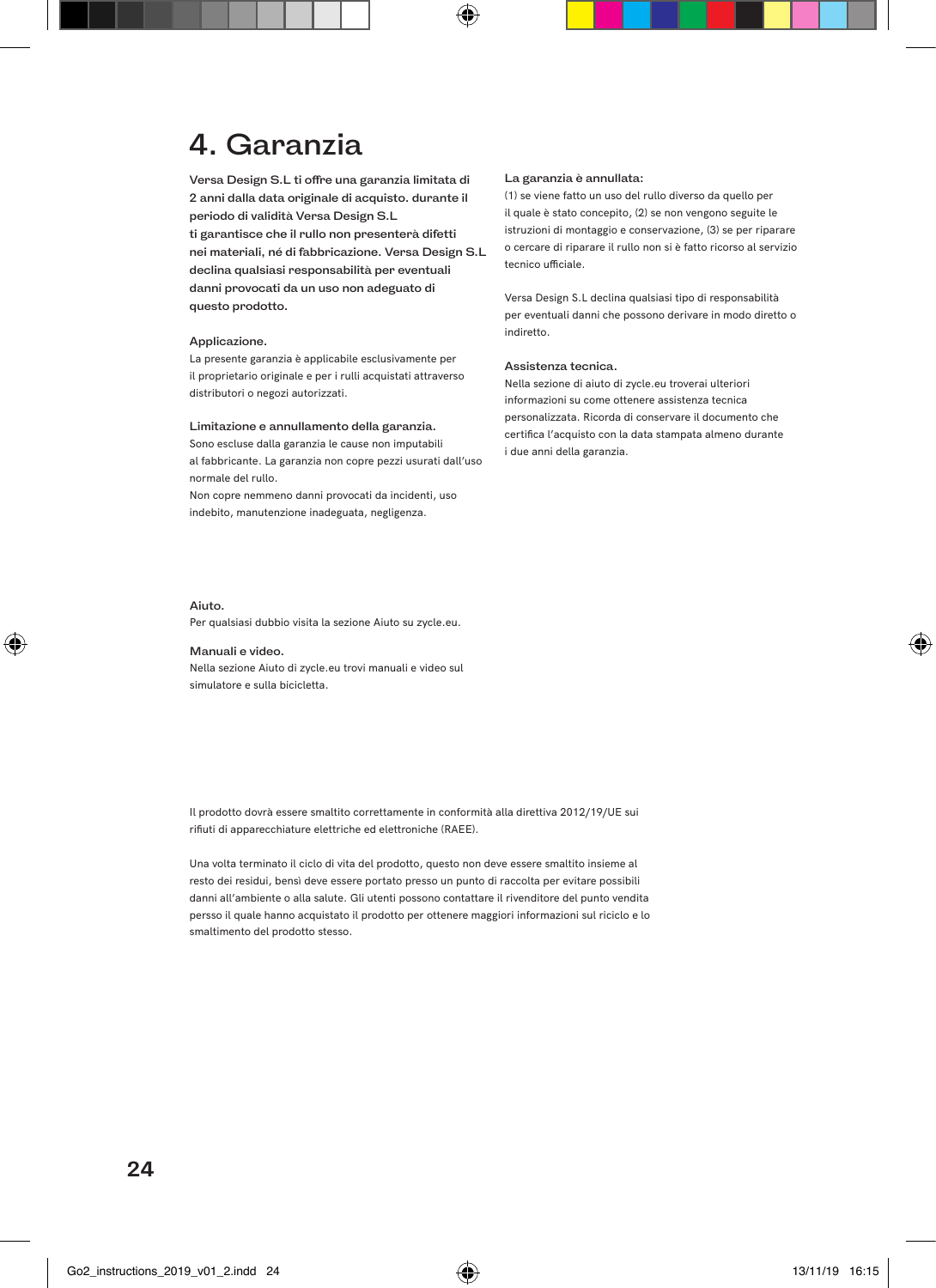

 $\bigoplus$ 

 $\overline{\phantom{a}}$ 

 $\bigoplus$ 

**25**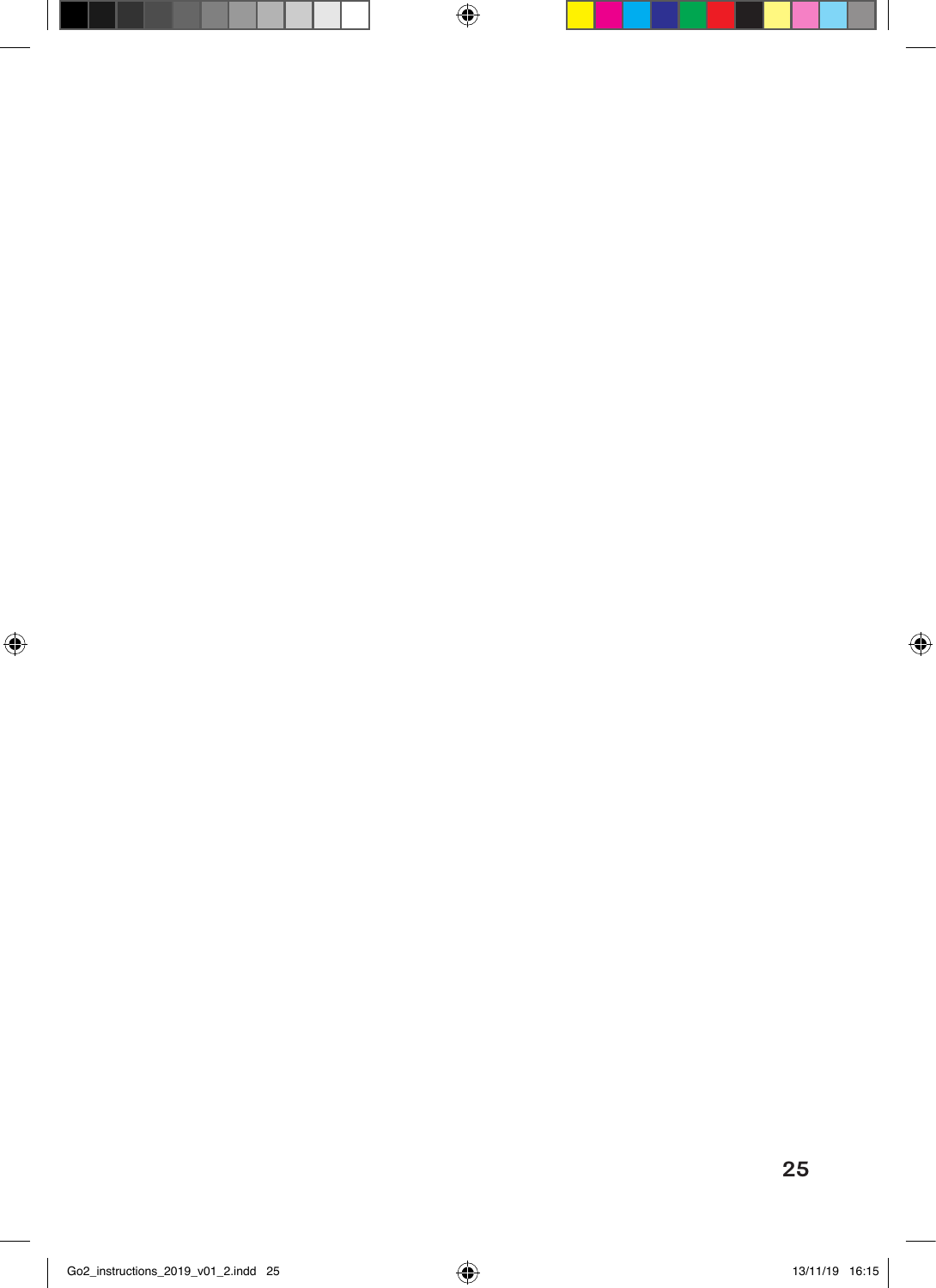# **Deutsch**

| 1              | Aufbau des Smart ZGO | 27 |
|----------------|----------------------|----|
| $\overline{2}$ | Inbetriebnahme       | 27 |
| 3              | Sicherheitshinweise  | 27 |
| 4              | Garantie             | 28 |

 $\bigoplus$ 

 $\bigoplus$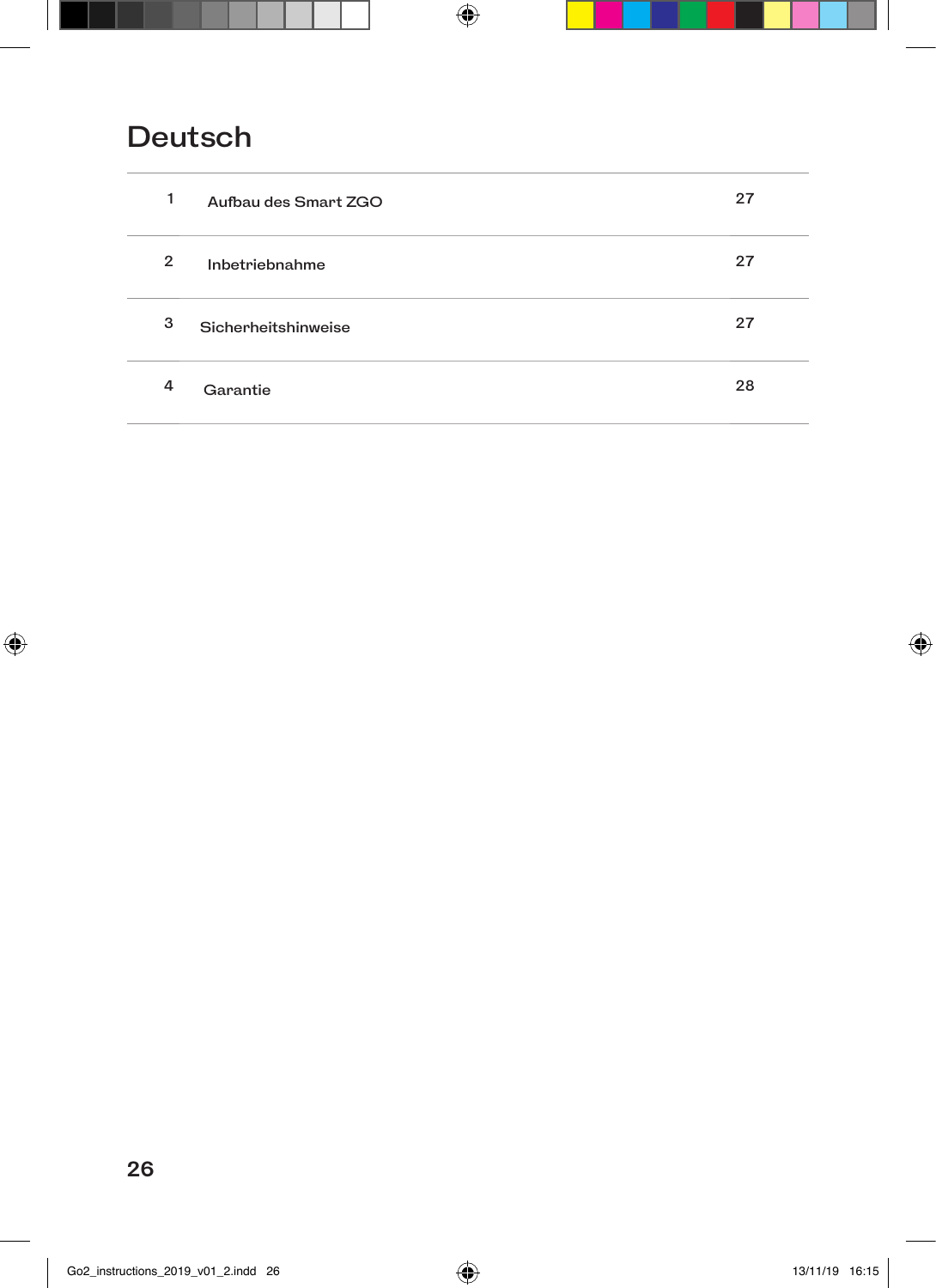### **1. Aufbau des Smart ZGO**

FBitte die Abbildungen auf den Seiten 5 bis 8 beachten.



Wechseln Sie den Schnellverschluss des Hinterrads gegen den mitgelieferten aus..



Verbinden Sie den Rollentrainer mit dem Gestell und achten Sie auf eine korrekte Befestigung.

- Setzen Sie die Schrauben ein. Ziehen Sie sie fest, nachdem Sie das Rad eingespannt haben. **3**
- Platzieren Sie das Hinterrad zwischen den Haltern des Rollentrainers und befestigen Sie es mit dem Schnellverschluss. Sorgen Sie mithilfe der Gewindeschraube für einen sicheren Halt. **4**

Ziehen Sie die Sicherungsmuttern aus Kunststoff nicht gegen das Fahrrad, sondern gegen das Gestell fest, um dieses zu fixieren."



⊕

Schließen Sie den Rollentrainer an das Stromnetz an. Die LED auf der Rückseite leuchtet auf.

### **2. Inbetriebnahme**

1. Stellen Sie sicher, dass Sie an dem Ort, an dem Sie den Smart ZGO benutzen, eine gute Internetverbindung haben.

2. Schließen Sie den Smart ZGO an das Stromnetz an.

3. Richten Sie die lokalen Verbindungen ein: ANT+: Schließen Sie die ANT+-USB-Antenne an Ihren PC oder Ihr Tablet an. Wenn Sie ein Android-Tablet benutzen, benötigen Sie einen zusätzlichen Adapter (OTG-Kabel, nicht

### **3.Sicherheitshinweise**

### **Smart ZGO**

⊕

Achten Sie darauf, dass alle in der Aufbauanleitungbeschriebenen Komponenten korrekt und sicher am Rollentrainer befestigt sind. Andernfalls könnte dies einen Sturz des Fahrers zur Folge haben.

### **Anschluss an die Stromversorgung:**

Schließen Sie das Netzteil korrekt an das Stromnetz und an den Anschluss des Rollentrainers an. Die Elektroinstallation muss den örtlichen Normen und Gesetzesvorschriften entsprechen. Die Steckdose muss jederzeit leicht zugänglich sein.

### **Verwenden Sie Originalersatzteile:**

Wenn Ihr Netzteil beschädigt ist, muss es gegen ein von Zycle oder dem Kundendienst geliefertes Ersatzgerät ausgetauscht werden.

### **Reinigung:**

Für die Reinigung des Rollentrainers verwenden Sie bitte ein mit Wasser oder einem sanften Reinigungsmittel befeuchtetes Tuch. Trennen Sie das Gerät zum Reinigen stets von der Stromversorgung. Achten Sie darauf, dass keine Reinigungsmittel in das Innere der Widerstandseinheit gelangen."

mitgeliefert). Die mitgelieferte ANT+-USB-Antenne ist nicht mit iPad kompatibel.

Bluetooth: Wenn Sie Windows verwenden, verbinden Sie bitte den Smart ZGO mit Ihrem PC (nicht notwendig bei Mac, iPad oder Android-Tablets). Denken Sie daran, dass Ihr Smart ZGO jeweils nur mit einem Bluetooth-Gerät verbunden sein kann.

### **Nutzer**

### **Wer den Rollentrainer benutzen kann:**

Der Rollentrainer ist ausschließlich für Personen geeignet, die über alle körperlichen, sensorischen und geistigen Fähigkeiten verfügen, die erforderlich sind, um den mit der sportlichen Betätigung einhergehenden Anstrengungen gewachsen zu sein.

Wir empfehlen Ihnen, mit Ihrem Arzt Rücksprache zu halten, ob Ihr Gesundheitszustand die mit dem Rollentraining verbundenen körperlichen Anstrengungen zulässt. Selbst wenn Sie die vorgenannten Anforderungen erfüllen, müssen Sie über ausreichende Erfahrungen und Kenntnisse verfügen oder eine entsprechende Einweisung erhalten haben, um dieses Sportgerät zu benutzen.

#### **Wer den Rollentrainer NICHT benutzen darf:**

Der Rollentrainer ist unter keinen Umständen für Personen mit eingeschränkten körperlichen, sensorischen oder geistigen Fähigkeiten gedacht. Auch für Kinder ist er nicht geeignet. Der Rollentrainer muss von diesen Personengruppen ferngehalten werden.

### **Gesundheitsempfehlungen:**

Wenn Sie sich vor oder während des Trainings nicht in perfekter körperlicher Verfassung befinden, sich schwach oder unwohl fühlen, wenn Sie Schmerzen oder ein Druckgefühl in der Brust spüren, Ihnen beim Atmen Luft fehlt oder der Puls unregelmäßig ist, dann nehmen Sie von der Benutzung des Rollentrainers Abstand.

Wir empfehlen Ihnen, mit Ihrem Arzt zu sprechen.

Go2\_instructions\_2019\_v01\_2.indd 27 13/11/19 16:15

⊕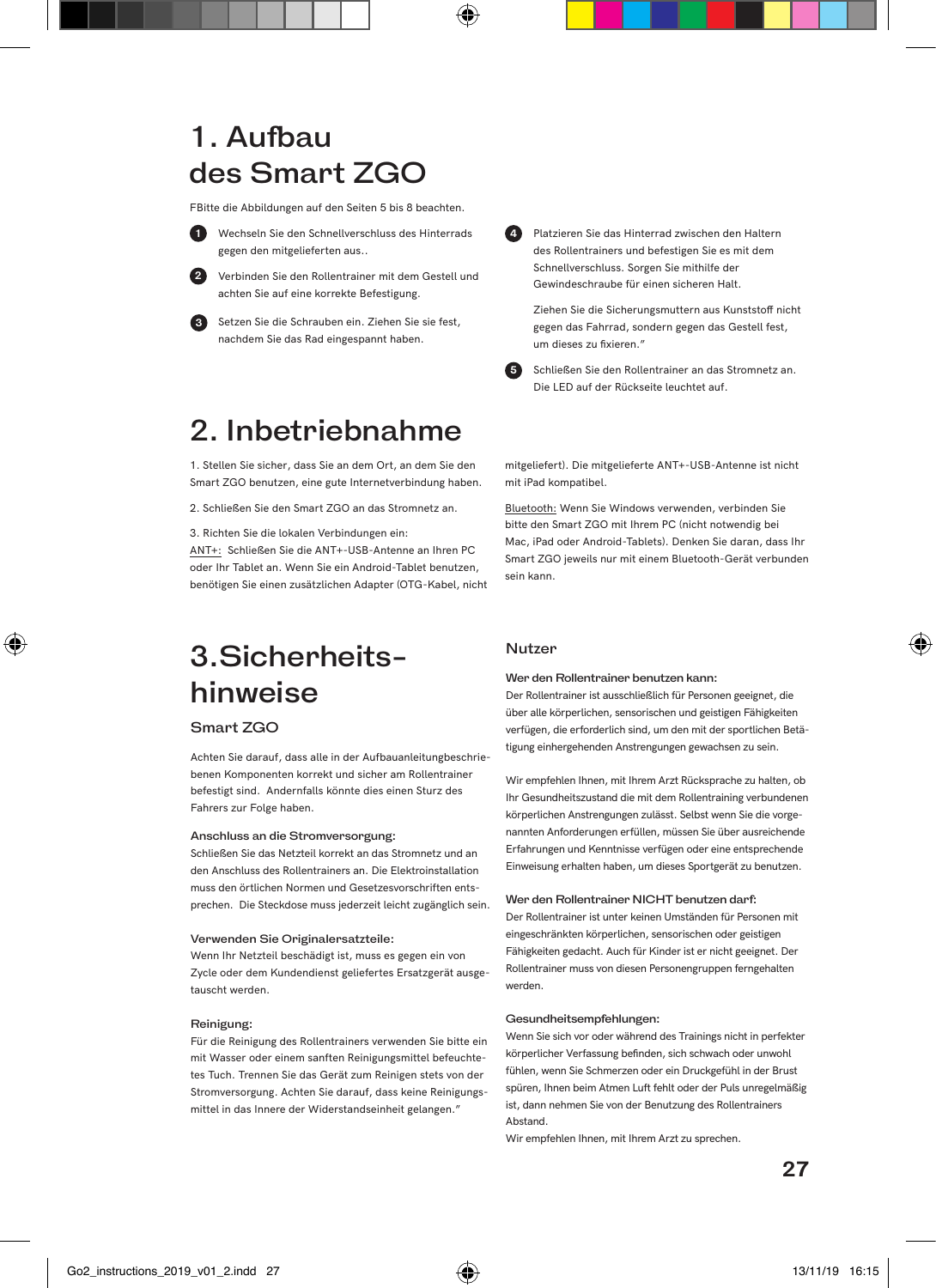### **4.Garantie**

**Versa Design S.L bietet ihnen eine zweijährige garantie ab dem ursprünglichen kaufdatum. während dieser garantiefrist haftet Versa Design S.L für alle material- und herstellungsmängel des rollentrainers. unter keinen umständen ist Versa Design S.L haftbar für schäden, die von einem unsachgemässen gebrauch des produkts herrühren.**

€

### **Gültigkeit:**

Diese Garantiezusage gilt ausschließlich für den ursprünglichen Eigentümer und für Rollentrainer, die über Vertriebspartner und autorisierte Geschäfte erworben wurden..

### **Beschränkung und Außerkrafttreten der Garantie.**

Von der Garantie ausgenommen sind Ursachen, die nicht dem Hersteller anzulasten sind. Die Garantiezusage deckt keine Teile ab, die durch einen normalen Gebrauch des Rollentrainers Verschleiß erlitten haben.

Ebenso werden keine von Unfällen, unsachgemäßer Verwendung, unsachgemäßer Pflege oder Fahrlässigkeit herrührenden Schäden abgedeckt.

**Die Garantie ist in folgenden Fällen ausgeschlossen:**  (1) wenn der Rollentrainer zu anderen als den vorgesehenen Zwecken genutzt wurde; (2) wenn die Anweisungen für Montage und Wartung nicht befolgt wurden; (3) wenn am Rollentrainer Reparaturen vorgenommen oder versucht wurden, die nicht der offizielle technische Kundendienst durchgeführt hat.

In diesen Fällen weist Versa Design S.L jegliche Haftung für mögliche mittelbare oder unmittelbare Schäden zurück.

### **"Technische Unterstützung:**

Im Hilfe-Abschnitt auf zycle.eu finden Sie Informationen darüber, wie Sie den individuellen technischen Kundendienst in Anspruch nehmen können. Denken Sie daran, Ihren Kaufbeleg mit dem aufgedruckten Datum mindestens während der zweijährigen Garantiezeit aufzubewahren."

**Hilfe:** Wenn Sie Fragen haben, informieren Sie sich bitte im Hilfe-Abschnitt auf zycle.eu.

#### **Anleitungen und Videos:**

Im Hilfe-Abschnitt auf zycle.eu finden Sie Anleitungen und Videos für den Simulator und das Bike.

Korrekte Entsorgung des Produkts gemäß der Richtlinie 2012/19/EU über Elektro- und Elektronik-Altgeräte (WEEE):

Am Ende seines Lebenszyklus sollte das Produkt nicht zusammen mit anderen Abfällen entsorgt, sondern zu einem Wertstoffhof gebracht werden. Werfen Sie es nicht in die Umwelt, um mögliche Umwelt- oder Gesundheitsschäden zu vermeiden. Die Nutzer können sich an den Händler wenden, bei dem sie das Produkt gekauft haben, um weitere Informationen zum Recycling oder zur Entsorgung des Produkts zu erhalten.

### **28**

◈

⊕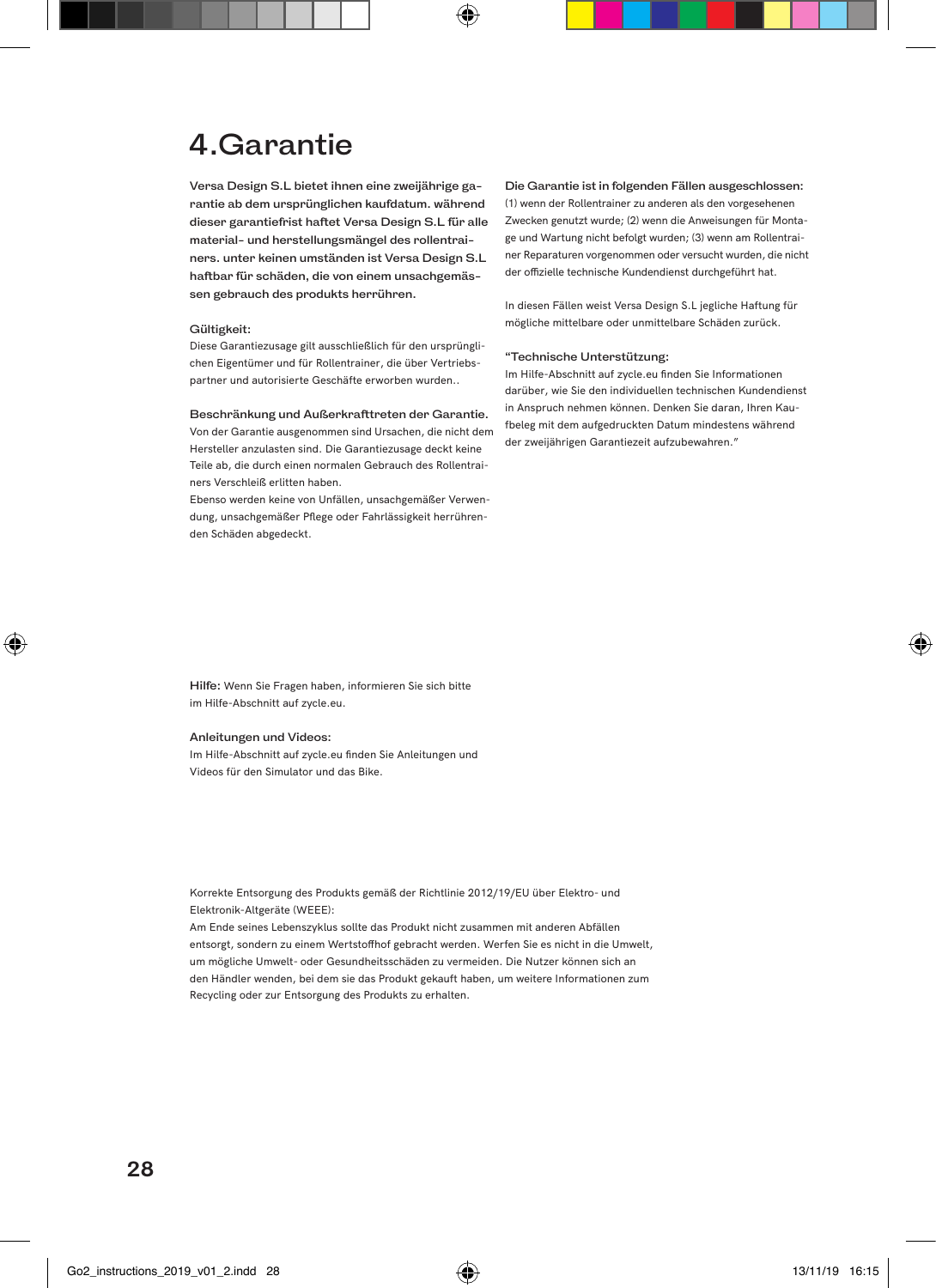

 $\bigoplus$ 

 $\overline{\phantom{a}}$ 

 $\bigoplus$ 

**29**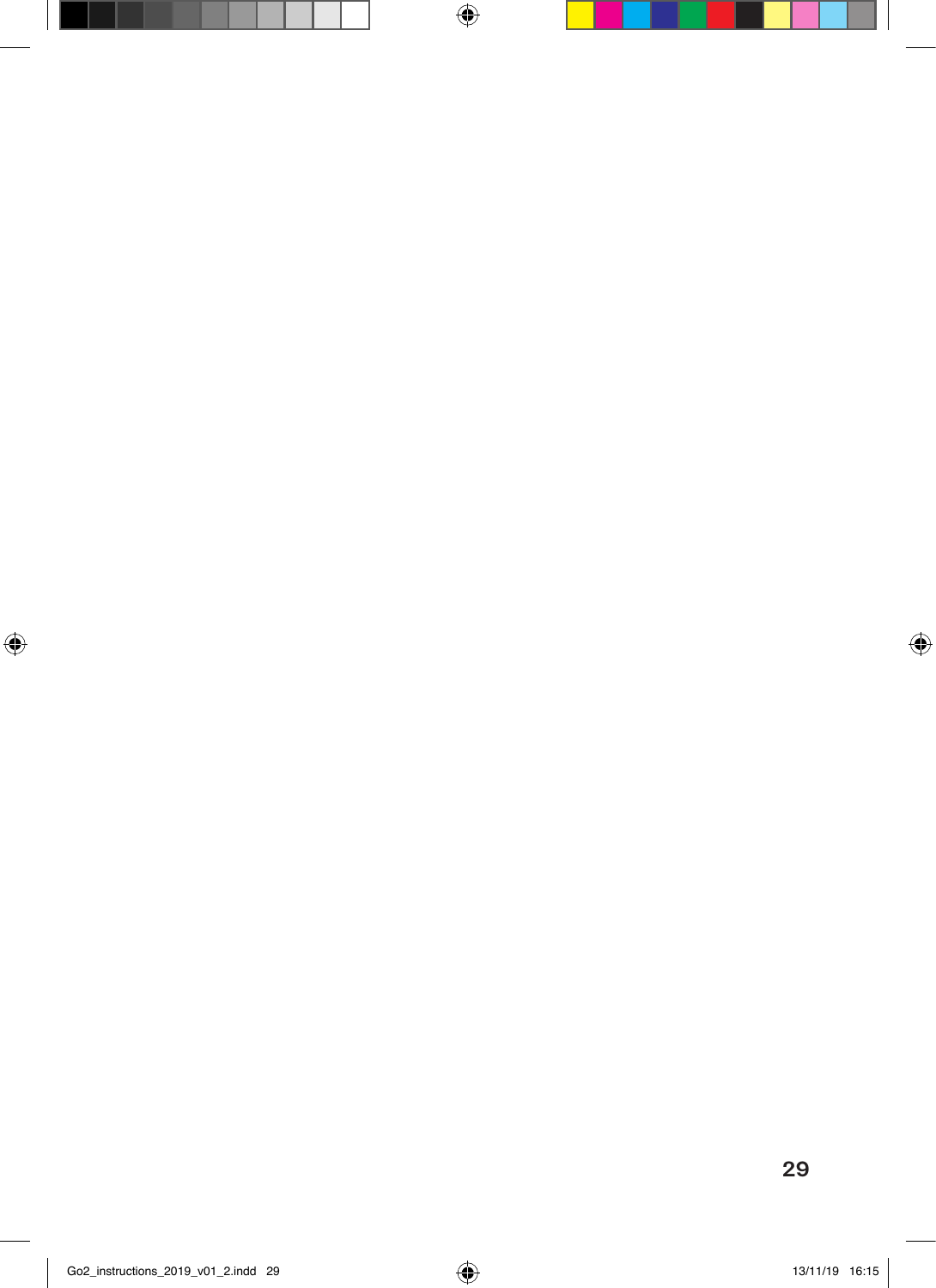# **Português**

| 1              | Montar o Smart ZGO         | 35 |
|----------------|----------------------------|----|
| $\overline{2}$ | Colocação em funcionamento | 35 |
| 3              | Advertências de segurança  | 35 |
| 4              | Garantia                   | 36 |

 $\bigoplus$ 

 $\bigcirc$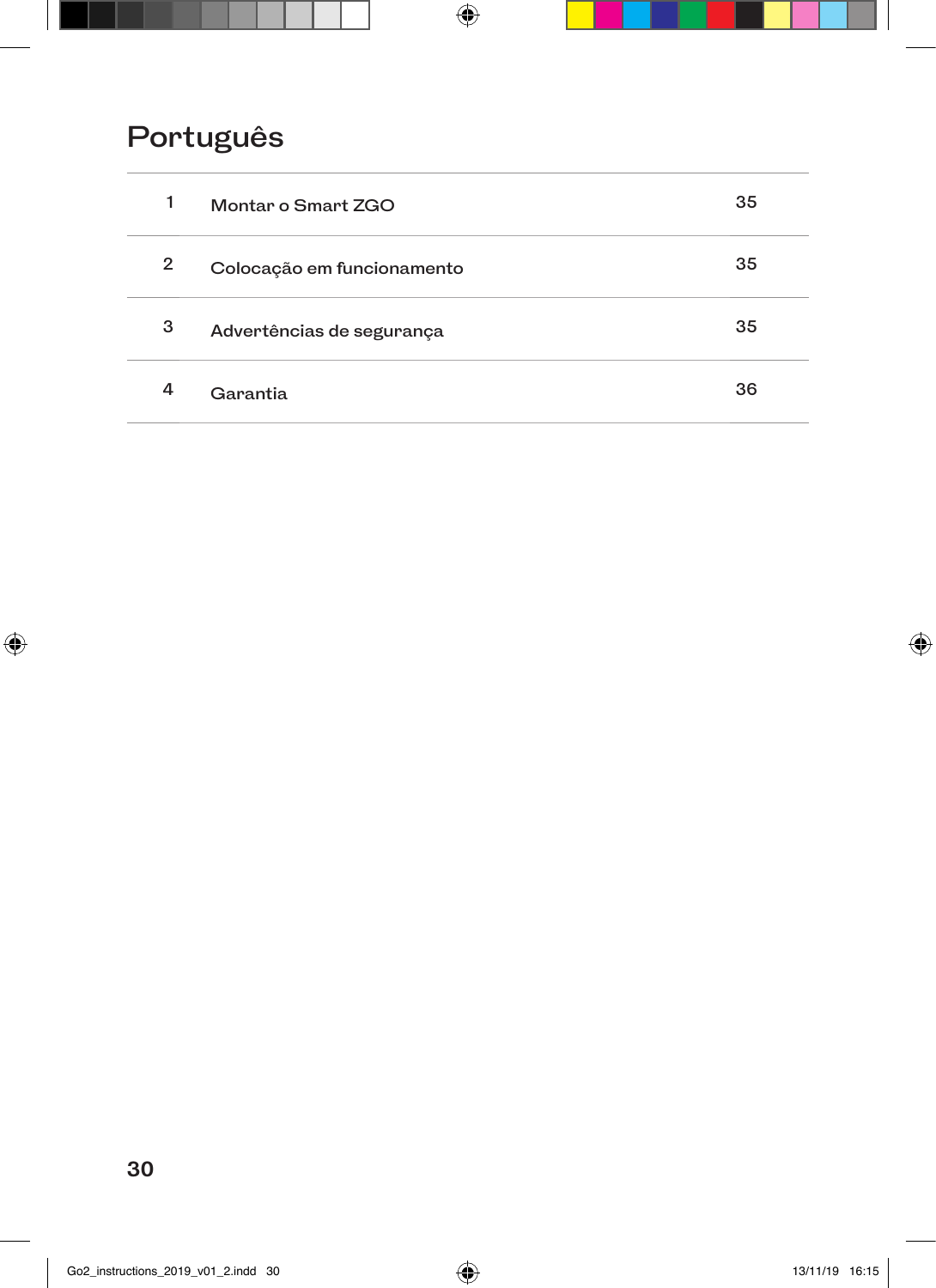### **1. Montar o Smart ZGO**

Ver as ilustrações das páginas 5 a 8.



**2**

Troque o fecho rápido da roda traseira pelo fecho rápido que vem na caixa.

Conecte o rolo de treino à base, garantindo uma fixação correta.

Insira os parafusos. Ajuste-os assim que a bicicleta for colocada. **3**

### Coloque a roda traseira entre os braços do rolo de treino e fixe-os ao fecho rápido. Use a rosca para garantir uma fixação firme. Ajuste as contraporcas de plástico à base, não à bicicleta, para imobilizá-la.

Ligue o rolo de treino à corrente. O LED da parte traseira acende. **5**

### **2.Colocação em funcionamento**

1. Certifique-se de ter boa conexão à Internet na área onde está o Smart ZGO.

2. Ligue o Smart ZGO à corrente elétrica.

3. Prepare o sistema de comunicações local:

ANT+: ligue a antena USB ANT+ ao PC ou tablet. Se utilizar uma tablet Android precisa de um adaptador adicional (cabo

### **3.Advertências de segurança**

### **Smart ZGO**

◈

Certifique-se de que todos os componentes descritos na montagem estejam perfeitamente fixados ao rolo. Se não estiverem bem fixados podem causar a queda do utilizador.

#### Ligação à corrente.

Ligue corretamente o transformador à corrente e à tomada do rolo de treino. A instalação elétrica deve cumprir com os requisitos, a norma ou lei previstos

no país onde é usado. A base de ligação à rede de alimentação deve ser facilmente acessível.

### **Usar peças de reposição originais.**

Usar peças de reposição originais. Se o transformador de corrente estiver danificado deve ser substituído por um sobresselente fornecido pela Zycle ou pelo seu serviço pós-venda

### **Limpeza.**

Para a limpeza do rolo de treino, use um pano humedecido em água ou produto de limpeza não agressivo. Limpe sempre quando estiver desligado da corrente. Evite que os produtos de limpeza cheguem ao interior da unidade de resistência.

OTG, não fornecido). A antena USB ANT+ incluída não é compatível com iPad.

Bluetooth: No windows vincule o Smart ZGO ao PC (não é necessário no Mac, iPad ou tablets Android). Não esqueça que o Smart ZGO só pode ser conectado a um dispositivo Bluetooth de cada vez.

### **Utilizadores**

**4**

⊕

**Utilizadores que podem usar o rolo de treino.** Utilizadores que podem usar o rolo de treino.

O rolo de treino está exclusivamente destinado a pessoas com todas as faculdades físicas, sensoriais e mentais necessárias para realizar o esforço que a atividade desportiva implica.

Recomendamos que consulte o seu médico para saber se está capacitado para a atividade física que é requerida para o uso do rolo de treino. Mesmo cumprindo com todos os requisitos anteriores, deve ter suficiente experiência ou conhecimentos, ou ter recebido uma orientação adequada para usar este material desportivo.

**Utilizadores que NÃO podem usar o rolo de treino.**  Em nenhuma circunstância o rolo de treino é destinado a pessoas com capacidades físicas, sensoriais ou mentais reduzidas. Não é destinado a crianças. O rolo de treino deve ser mantido afastado deste grupo de pessoas.

### **Recomendações de saúde.**

Se antes ou durante o exercício físico não se encontrar em perfeita forma física, ou se sentir fraco, com mal-estar, dor ou pressão no peito, notar falta de ar ou tiver o pulso irregular, abstenha-se de usar o rolo de treino. Recomendamos consultar o médico.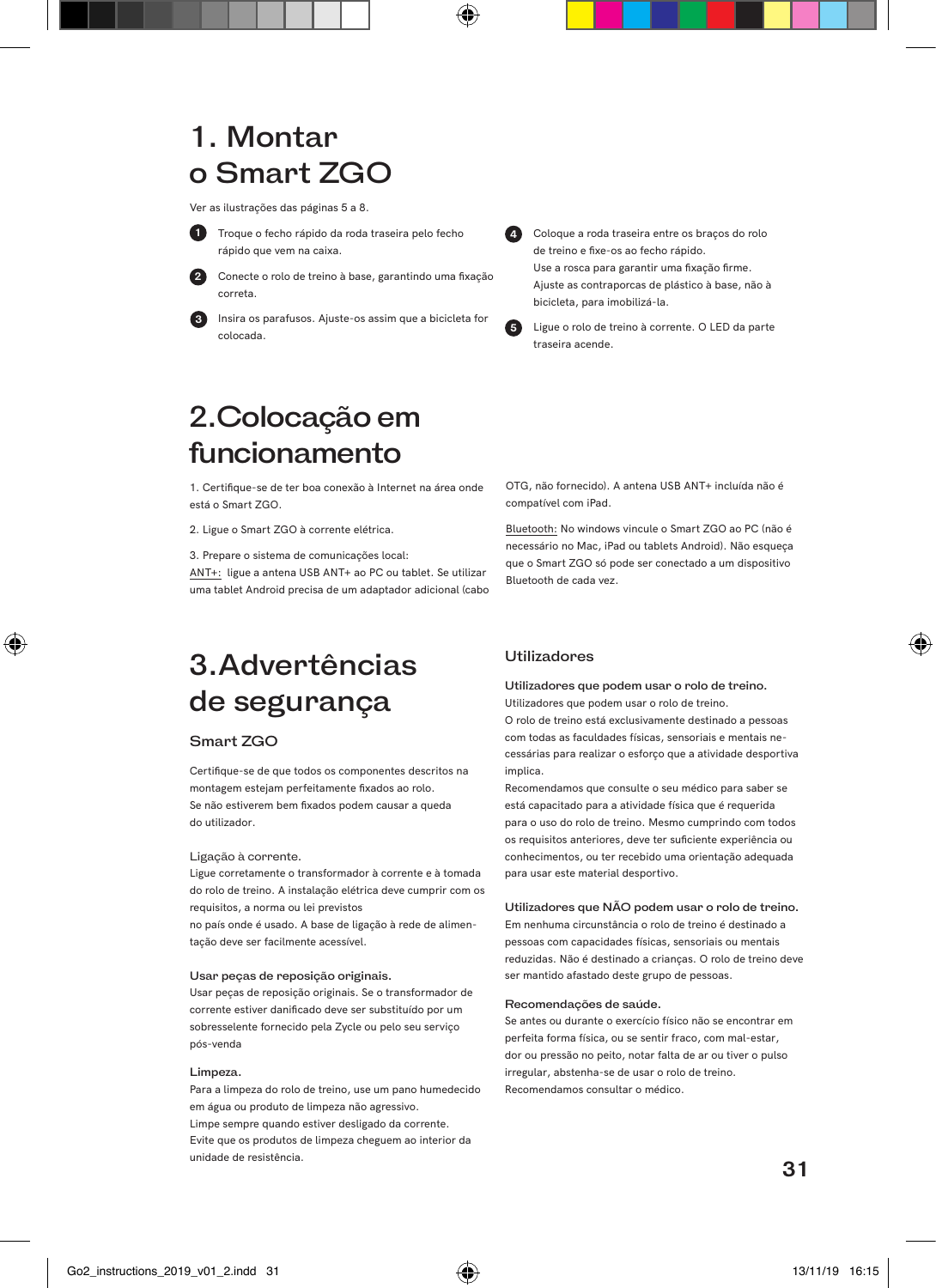### **4. Garantia**

**Versa Design S.L oferece uma garantia limitada de 2 anos a partir da data original de compra. durante o período de vigência Versa Design S.L garante que o rolo de treino não apresenta defeitos nos materiais nem no fabrico. Versa Design S.L não será responsável em nenhuma circunstância por danos causados por uma má utilização deste produto.**

### **Aplicação.**

Esta garantia aplica-se exclusivamente ao proprietário original, e a rolos de treino adquiridos através de distribuidores ou lojas autorizadas.

### **Limitação e Cancelamento da garantia.**

Estão excluídas da garantia causas não atribuíveis ao fabricante. A garantia não cobre as peças desgastadas com bre-se de conservar o comprovativo o uso normal do rolo de treino.

Também não cobre quaisquer danos causados por acidentes, uso indevido, faltas de atenção ou negligência.

A garantia é nula se: (1) for dado ao rolo de treino um uso diferente daquele para o qual foi concebido, (2) não tiverem sido seguidas as instruções de montagem e conservação, (3) o rolo de treino tiver sido submetido a reparações ou tentativas de reparação que não tenham sido efetuadas pelo serviço técnico oficial.

Versa Design S.L não se responsabiliza por qualquer dano que possa decorrer, direta ou indiretamente

#### **Assistência técnica.**

⊕

Na secção de ajuda de zycle.eu, vai encontrar informações sobre como obter assistência técnica personalizada. Lem-

da compra com a data impressa, pelo menos, durante os dois anos de duração da garantia.

### **Ajuda.**

◈

Em caso de dúvidas, vá à secção Ajuda em zycle.eu

#### **Manuais e vídeos.**

Existem manuais e vídeos do simulador e bicicleta na secção de Ajuda em zycle.eu.

Eliminação correta do produto de acordo com a diretiva 2012/19 / UE relativa aos Resíduos de Equipamentos Elétricos e Eletrónicos (RAEE).

No final do ciclo de vida, o produto não deve ser eliminado com o resto de resíduos, deve ser levado a um ecoponto, e não lançado no ambiente para evitar eventuais prejuízos de carácter ambiental ou de saúde. Os utilizadores podem entrar em contacto com o vendedor a quem compraram o produto para obter mais informações sobre a reciclagem ou eliminação do mesmo.

### **32**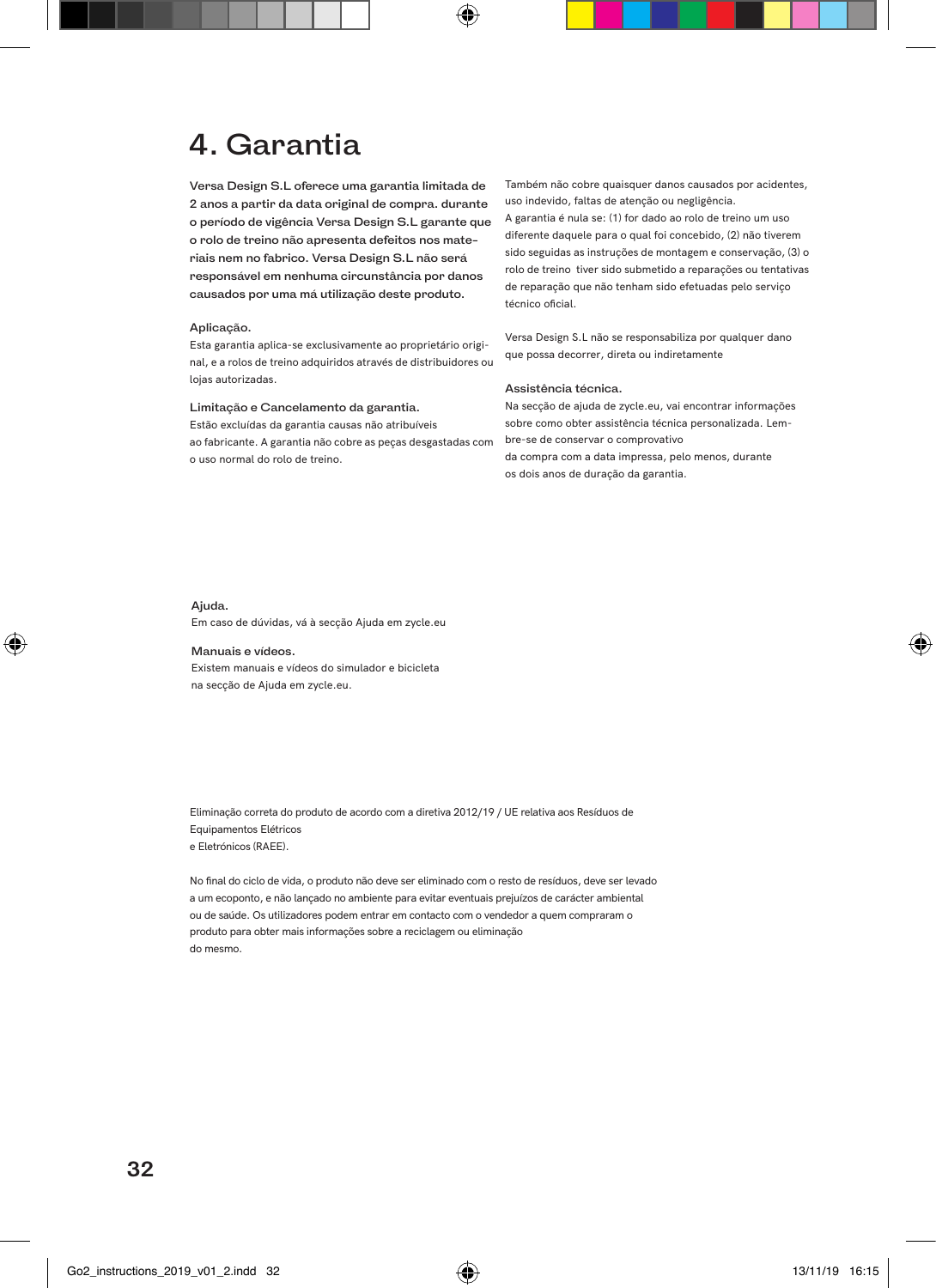

 $\bigoplus$ 

 $\overline{\phantom{a}}$ 

 $\bigoplus$ 

**33**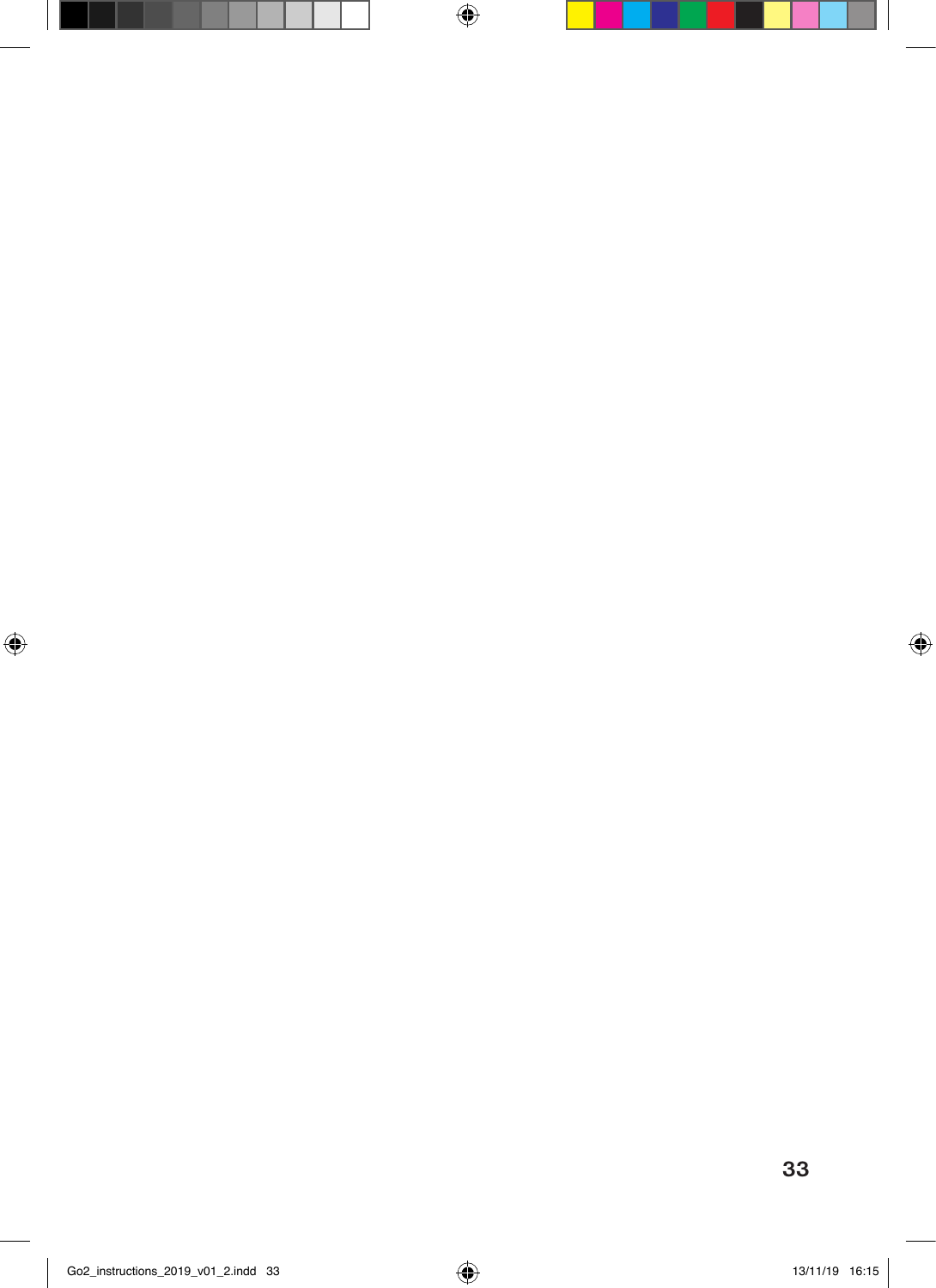|             |                                                                                  | $\bigoplus$ |                                                                                 |             |
|-------------|----------------------------------------------------------------------------------|-------------|---------------------------------------------------------------------------------|-------------|
|             |                                                                                  |             |                                                                                 |             |
|             |                                                                                  |             |                                                                                 |             |
|             |                                                                                  |             |                                                                                 |             |
|             |                                                                                  |             |                                                                                 |             |
|             |                                                                                  |             |                                                                                 |             |
|             |                                                                                  |             |                                                                                 |             |
|             |                                                                                  |             |                                                                                 |             |
|             |                                                                                  |             |                                                                                 |             |
|             | ,我们也不会有什么?""我们的人,我们也不会有什么?""我们的人,我们也不会有什么?""我们的人,我们也不会有什么?""我们的人,我们也不会有什么?""我们的人 |             |                                                                                 |             |
|             |                                                                                  |             | and the con-                                                                    |             |
|             |                                                                                  |             |                                                                                 |             |
|             |                                                                                  |             |                                                                                 |             |
|             |                                                                                  |             | $\sim$                                                                          |             |
|             |                                                                                  |             |                                                                                 |             |
|             |                                                                                  |             | $\overline{\phantom{a}}$                                                        |             |
| $\bigoplus$ |                                                                                  |             |                                                                                 | $\bigoplus$ |
|             |                                                                                  |             |                                                                                 |             |
|             |                                                                                  |             |                                                                                 |             |
|             |                                                                                  |             |                                                                                 |             |
|             |                                                                                  |             |                                                                                 |             |
|             |                                                                                  |             |                                                                                 |             |
|             |                                                                                  |             |                                                                                 |             |
|             |                                                                                  |             |                                                                                 |             |
|             |                                                                                  |             |                                                                                 |             |
|             |                                                                                  |             |                                                                                 |             |
|             |                                                                                  |             |                                                                                 |             |
|             |                                                                                  |             | the contract of the contract of the contract of the contract of the contract of |             |
|             |                                                                                  |             | $\overline{\phantom{a}}$                                                        |             |
|             |                                                                                  |             | $\overline{\phantom{a}}$                                                        |             |
|             |                                                                                  |             |                                                                                 |             |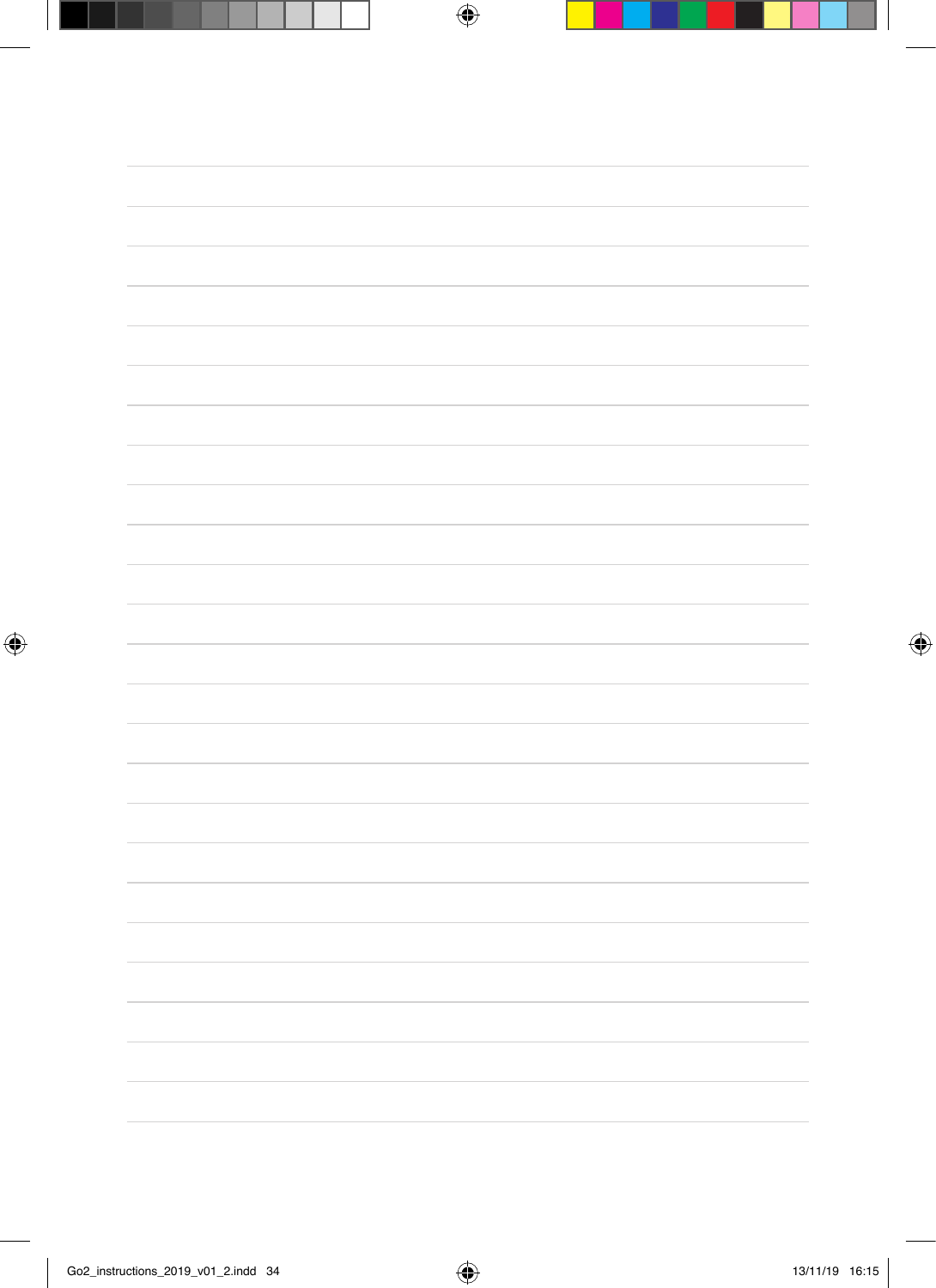|             |                                                                                  | $\bigoplus$ |                          |             |
|-------------|----------------------------------------------------------------------------------|-------------|--------------------------|-------------|
|             |                                                                                  |             |                          |             |
|             |                                                                                  |             |                          |             |
|             |                                                                                  |             |                          |             |
|             |                                                                                  |             |                          |             |
|             |                                                                                  |             |                          |             |
|             |                                                                                  |             |                          |             |
|             |                                                                                  |             |                          |             |
|             |                                                                                  |             |                          |             |
|             |                                                                                  |             |                          |             |
|             | ,我们也不会有什么?""我们的人,我们也不会有什么?""我们的人,我们也不会有什么?""我们的人,我们也不会有什么?""我们的人,我们也不会有什么?""我们的人 |             |                          |             |
|             |                                                                                  |             | and the con-             |             |
|             |                                                                                  |             |                          |             |
|             |                                                                                  |             |                          |             |
|             |                                                                                  |             | $\sim$                   |             |
|             |                                                                                  |             |                          |             |
|             |                                                                                  |             | $\sim$                   |             |
| $\bigoplus$ |                                                                                  |             |                          | $\bigoplus$ |
|             |                                                                                  |             |                          |             |
|             |                                                                                  |             |                          |             |
|             |                                                                                  |             |                          |             |
|             |                                                                                  |             |                          |             |
|             |                                                                                  |             |                          |             |
|             |                                                                                  |             |                          |             |
|             |                                                                                  |             |                          |             |
|             |                                                                                  |             |                          |             |
|             |                                                                                  |             |                          |             |
|             |                                                                                  |             |                          |             |
|             |                                                                                  |             | $\sim$                   |             |
|             |                                                                                  |             |                          |             |
|             |                                                                                  |             | $\overline{\phantom{a}}$ |             |
|             |                                                                                  |             |                          |             |